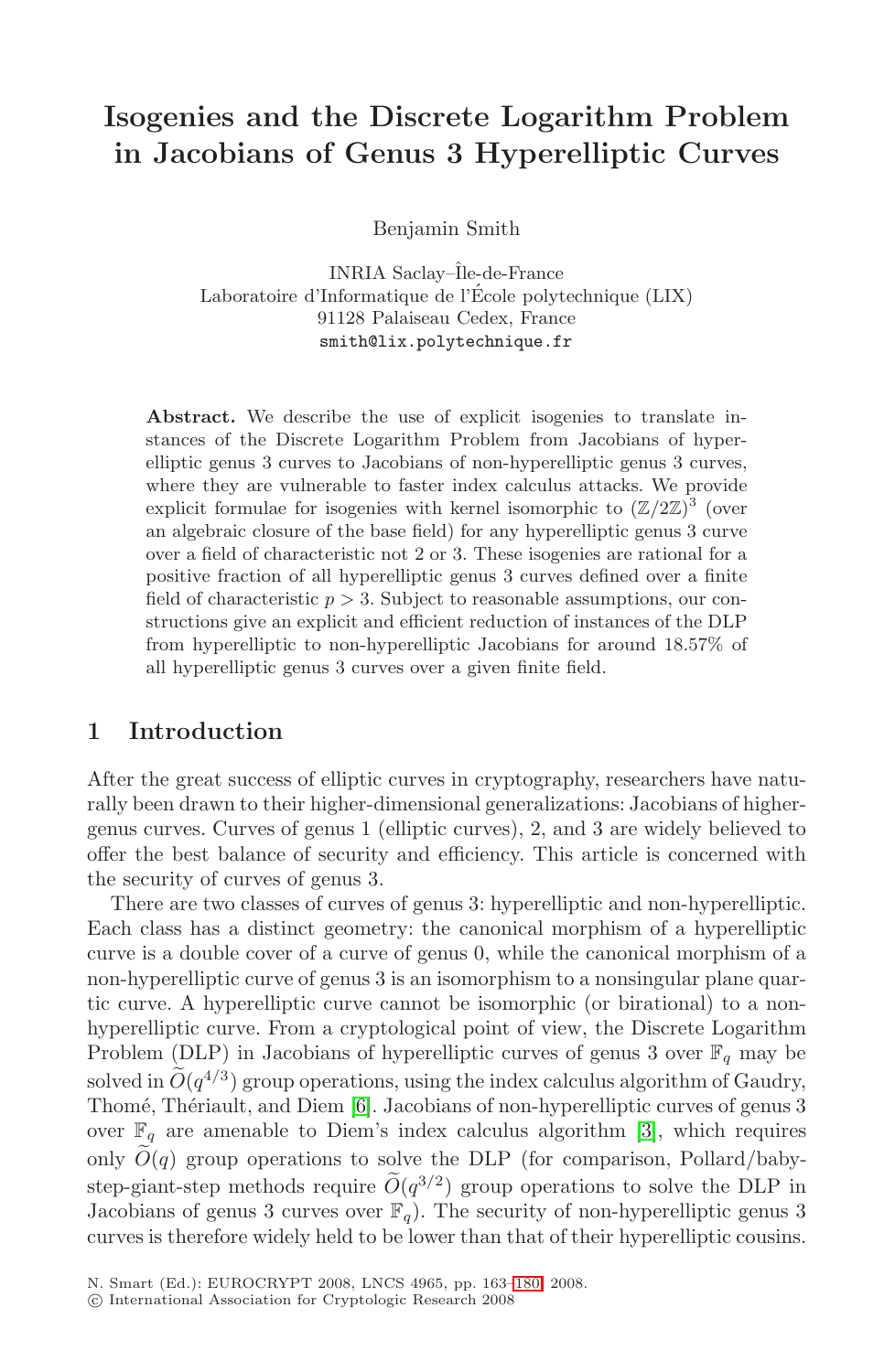Our aim is to provide a means of efficiently translating DLPs from Jacobians of hyperelliptic genus 3 curves to Jacobians of non-hyperelliptic curves, where faster index calculus is available. We do this by constructing explicit isogenies of Jacobians: surjective homomorphisms, with finite kernel, from hyperelliptic to non-hyperelliptic Jacobians. The ker[nels](#page-17-3) of our isogenies will intersect trivially with any subgroup of cryptographic interest, and so the isogenies will restrict to [is](#page-17-4)omorphisms of DLP subgroups.

Specifically, let  $H$  be a hyperelliptic curve of genus 3 over a finite field of characteristic  $p > 3$ . Suppose the Jacobian  $J_H$  of H contains a subgroup S isomorphic to  $(\mathbb{Z}/2\mathbb{Z})^3$  (over an algebraic closure of the base field), generated by differences of Weierstrass points. If the 2-Weil pairing restricts trivially to S, then there exists an isogeny with kernel  $S$  from  $J_H$  to a principally polarized abelian variety A. Using Recillas' trigonal construction [12], A may be realized as the Jacobian of a genus 3 curve  $X$ . This construction appears to be due to Donagi and Livné [5]; our contribution, aside from the cryptological application, is to provide explicit formulae for the curve  $X$  and the isogeny. Naïve moduli space dimension arguments suggest that there is an overwhelming probability that X will be non-hyperelliptic, and thus explicitly isomorphic to a nonsingular plane quartic curve C. We therefore obtain an explicit isogeny  $\phi: J_H \to J_C$ with kernel S. If  $\phi$  is defined over  $\mathbb{F}_q$ , then it maps  $J_H(\mathbb{F}_q)$  into  $J_C(\mathbb{F}_q)$ , where Diem's  $\tilde{O}(q)$  index calculus is available. Given points P and  $Q = [n]P$  of odd order in  $J_H(\mathbb{F}_q)$ , we can solve the DLP (that is, recovering n from P and Q) in  $J_C(\mathbb{F}_q)$ , using

$$
Q = [n]P \implies \phi(Q) = [n]\phi(P).
$$

There are several caveats to our approach, besides the requirement of a subgroup  $S$  as described above. First, it does not apply in characteristic 2 or 3. In characteristic 2, the subgroup  $S$  is the kernel of a verschiebung, so  $X$  is necessarily hyperelliptic. In characteristic 3, we cannot use the trigonal construction. Second, in order to obtain an advantage with index calculus on  $X$  over  $H$ , the isogeny must be defined over  $\mathbb{F}_q$  and X must be non-hyperelliptic. We show in §8 that, subject to some reasonable assumptions, given a hyperelliptic curve H of genus 3 over a sufficiently large finite field, our algorithms succeed in giving an explicit rational isogeny from  $J_H$  to a non-hyperelliptic Jacobian with probability  $\approx 0.1857$ . In particular, instances of the DLP can be solved in  $O(q)$  group operations for around 18.57% of all Jacobians of hyperelliptic curves of genus 3 over a finite field of characteristic  $p > 3$ .

Our results ha[ve](#page-3-0) a n[um](#page-4-0)b[er](#page-6-0) of i[nte](#page-8-0)resting implicatio[ns](#page-2-0) for curve-based cryptography, at least for curves of genus 3. First, the difficulty of the DLP in a subgroup G of  $J_H$  depends not only on the size of the subgroup G, but upon the existence of other rational subgroups of  $J_H$  that can be used to form quotients. Second, the security of a given hyperelliptic genus 3 curve depends significantly upon the factorization of its hyperelliptic polynomial. Neither of these results has any parallel in genus 1 or 2.

After reviewing some standard definitions for hyperelliptic curves in §2, we define the kernels of our isogenies in §3. In §4, §5 and §6, we describe and derive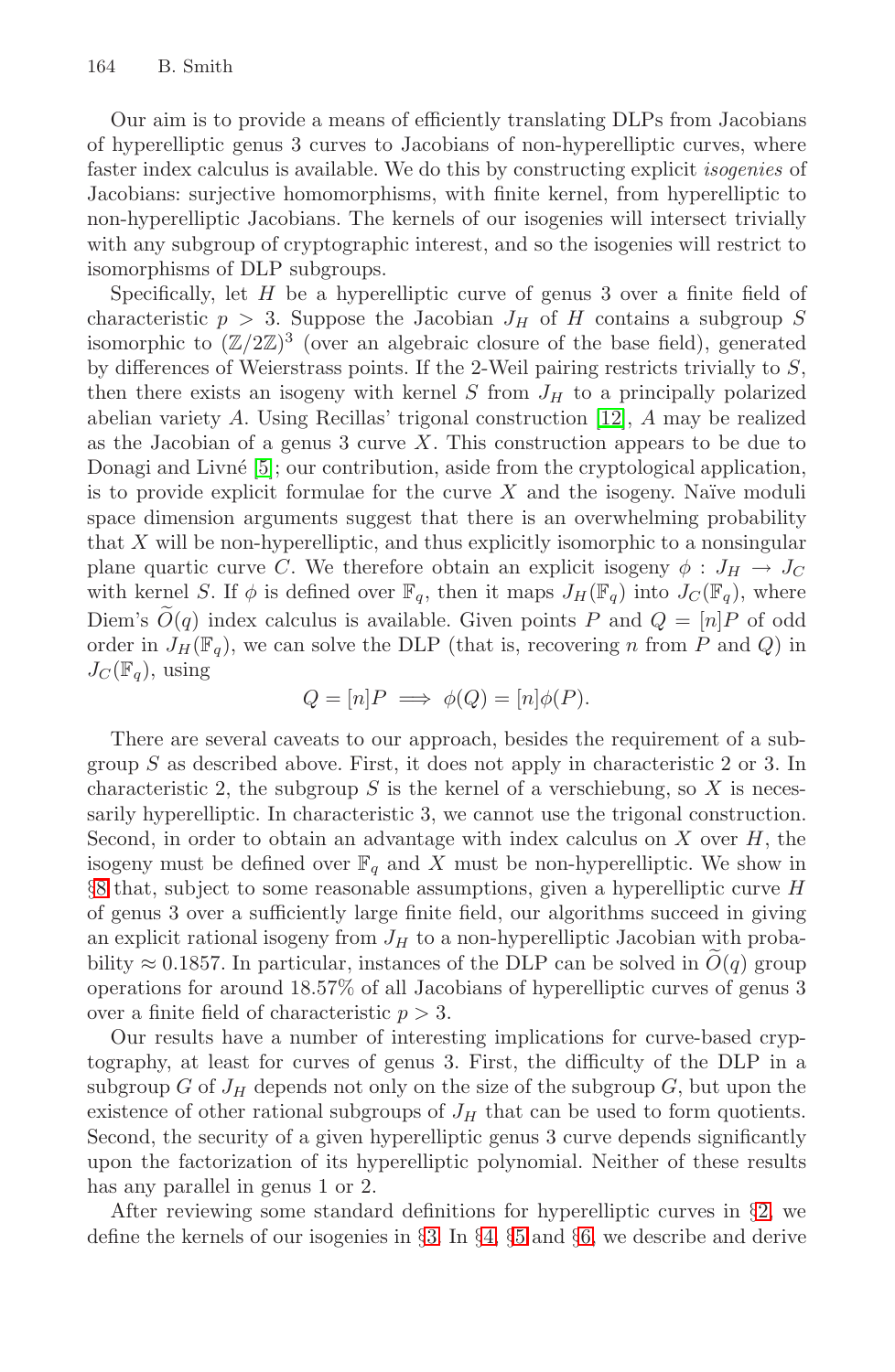explicit formulae for the trigonal construction, which is our main tool for constructing isogenies. After giving an example in §7, we compute (heuristically) the expectation that the methods of this article will compute a rational isogeny for a randomly chosen curve in §8. Finally, in §9 we [br](#page-6-0)iefly [de](#page-8-0)scribe some of the problems involved in generalizing these methods.

#### <span id="page-2-0"></span>**A Note on the Base Field**

We will work over  $\mathbb{F}_q$  throughout this article, where q is a power of a prime  $p > 3$ . We let G denote the Galois group Gal( $\overline{\mathbb{F}}_q/\mathbb{F}_q$ ), which is (topologically) generated by the  $q<sup>th</sup>$  power Frobenius map. Some of the theory of this article carries over to fields of characteristic zero: in particular, the results of §5 and §6 are valid over fields of characteristic not 2 or 3.

## **2 Notation and Conventions for Hyperelliptic Curves**

We assume that we are given a hyperelliptic curve H of genus 3 over  $\mathbb{F}_q$ , and that the Jacobian  $J_H$  of H is absolutely simple. We will use both an affine model

$$
H: y^2 = F(x),
$$

where  $F$  is a squarefree polynomial of degree 7 or 8, and a weighted projective plane model

$$
H: w^2 = \widetilde{F}(u, v)
$$

for H (where u, v, and w have weights 1, 1, and 4, respectively). The coordinates of these models are related by  $x = u/v$  and  $y = w/v^4$ . The polynomial  $\widetilde{F}$  is squarefree of total degree 8, with  $\widetilde{F}(u, v) = v^8 F(u/v)$  and  $\widetilde{F}(x, 1) = F(x)$ . We emphasize that  $F$  need not be monic. By a *randomly chosen hyperelliptic curve*, we mean the hyperelliptic curve defined by  $w^2 = \tilde{F}(u, v)$ , where  $\tilde{F}$  is a uniformly randomly chosen squarefree homogenous bivariate polynomial of degree 8 over  $\mathbb{F}_q$ . The canonical *hyperelliptic involution ι* of H is defined by  $(x, y) \mapsto (x, -y)$  in the affine model,  $(u : v : w) \mapsto (u : v : -w)$  in the projective model, and induces the negation map [−1] on  $J_H$ . The quotient  $\pi : H \to \mathbb{P}^1 \cong$  $H/\langle \iota \rangle$  sends  $(u : v : w)$  to  $(u : v)$  in the projective model, and  $(x, y)$  to x in the affine model (where it maps onto the affine patch of  $\mathbb{P}^1$  where  $v \neq 0$ ).

To compute in  $J_H$ , we fix an isomorphism from  $J_H$  to the group of degreezero divisor classes on  $H$ , denoted Pic<sup>0</sup> $(H)$ . Recall that divisors are formal sums of points in  $H(\overline{\mathbb{F}_q})$ , and if  $D = \sum_{P \in H} n_P(P)$  is a divisor, then  $\sum_{P \in H} n_P$  is<br>the degree of D. We say D is principal if  $D = \text{div}(f) := \sum_{P \in H} \text{ord}_P(f)(P)$ for some function f on H, where  $\text{ord}_P(f)$  denotes the number of zeroes (or the negative of the number of poles) of  $f$  at  $P$ . Since  $H$  is complete, every principal divisor has degree 0. The group  $Pic^0(H)$  is defined to be the group of divisors of degree 0 modulo principal divisors; the equivalence class of a divisor  $D$  is denoted by  $[D]$ .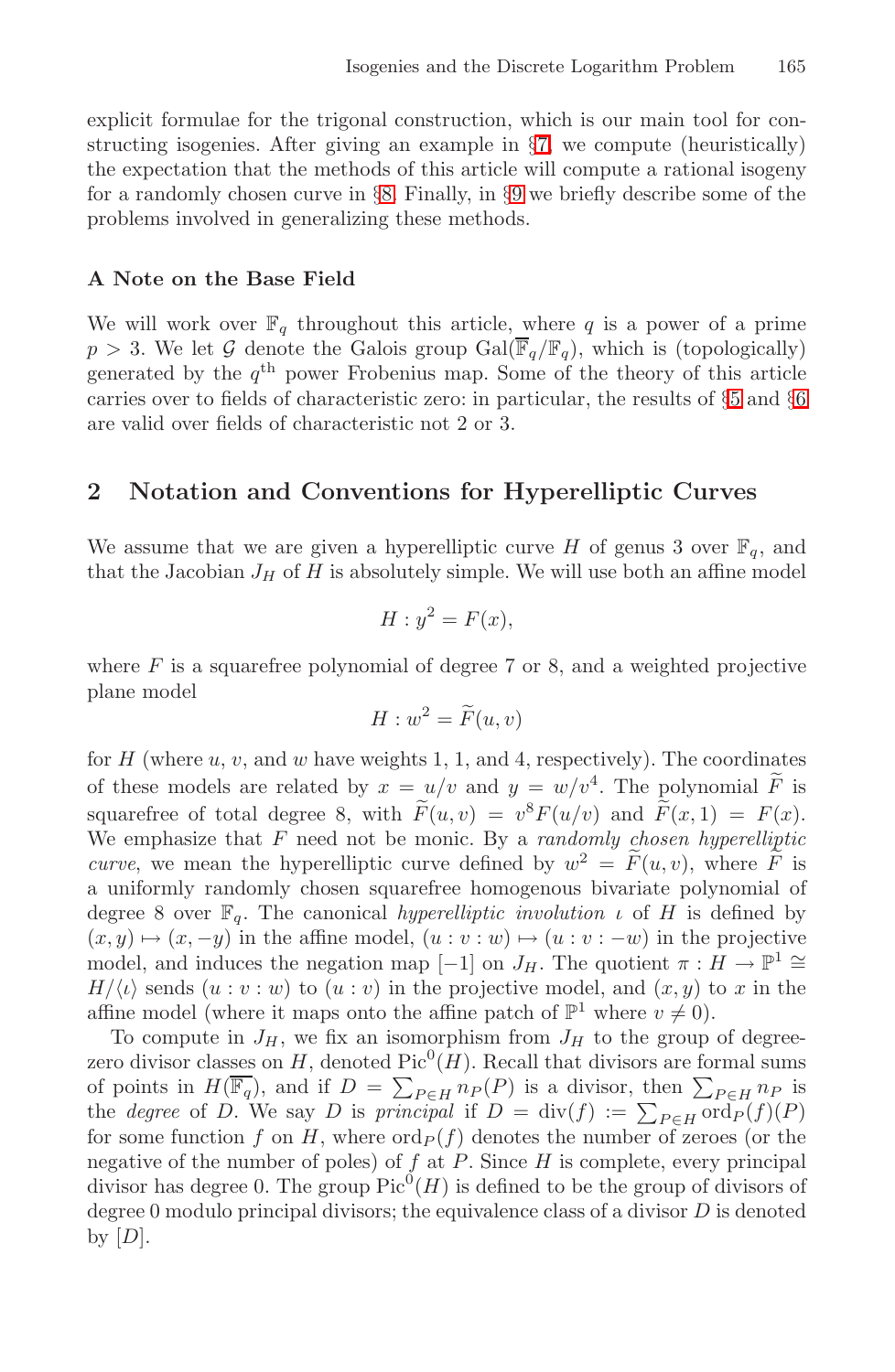# <span id="page-3-0"></span>**3 The Kernel of the Isogeny**

<span id="page-3-1"></span>The eight points of  $H(\overline{\mathbb{F}_q})$  where  $w = 0$  are called the Weierstrass points of H. Each Weierstrass point W corresponds to a linear factor  $L_W = v(W)u - u(W)v$ of  $\widetilde{F}$ . If  $W_1$  and  $W_2$  are Weierstrass points, then  $2(W_1)-2(W_2) = \text{div}(L_{W_1}/L_{W_2}),$ so  $2[(W_1)-(W_2)]=0$ ; hence  $[(W_1)-(W_2)]$  corresponds to an element of  $J_H[2](\overline{\mathbb{F}_q})$  (the two-torsion subgroup of  $J_H$ : that is, the kernel of multiplication by two). In particular,  $[(W_1) - (W_2)] = [(W_2) - (W_1)]$ , so the divisor class  $[(W_1)-(W_2)]$  corresponds to the pair  $\{W_1,W_2\}$  of Weierstrass points, and hence to the quadratic factor  $L_{W_1} L_{W_2}$  of  $\widetilde{F}$ .

**Proposition 1.** To every G-stable partition of the eight Weierstrass points of H into four disjoint pairs, we may associate an  $\mathbb{F}_q$ -rational subgroup of  $J_H[2](\overline{\mathbb{F}_q})$ isomorphic to  $(\mathbb{Z}/2\mathbb{Z})^3$ .

*Proof.* Let  $\{\{W'_1, W''_1\}, \{W'_2, W''_2\}, \{W'_3, W''_3\}, \{W'_4, W''_4\}\}\$ be a partition of the Weierstrass points of H into four disjoint pairs. Each pair  ${W_i', W_i'' \}$  corresponds to the two-torsion divisor class  $[(W'_i) - (W''_i)]$  in  $J_H[2](\overline{\mathbb{F}_q})$ . We associate the subgroup  $S := \langle [(W_i') - (W_i'')] : 1 \le i \le 4 \rangle$  to the partition. Observe that

$$
\sum_{i=1}^{4} [(W'_{i}) - (W''_{i})] = \left[ \operatorname{div} (w / \prod_{i=1}^{4} L_{W''_{i}}) \right] = 0;
$$

this is the only relation on the classes  $[(W'_i) - (W''_i)],$  so  $S \cong (\mathbb{Z}/2\mathbb{Z})^3$ . The action of G on  $J_H[2](\overline{\mathbb{F}_q})$  corresponds to its action on the Weierstrass points, so if the partition is  $G$ -stable, then the subgroup  $S$  is  $G$ -stable.  $\Box$ 

Remark 1. Requiring the pairs of points to be disjoint ensures that the associated subgroup is 2-W[eil](#page-3-1) isotropic. This is necessary for the quotient by the subgroup to be an isogeny of principally polarized abelian varieties (see §9).

Remark 2. By "an  $\mathbb{F}_q$ -rational subgroup of  $J_H[2](\overline{\mathbb{F}_q})$  isomorphic to  $(\mathbb{Z}/2\mathbb{Z})^{3}$ ", we mean a G-stable subgroup that is isomorphic to  $(\mathbb{Z}/2\mathbb{Z})^3$  over  $\overline{\mathbb{F}_q}$ . We emphasize that the elements of the subgroup need *not* be  $\mathbb{F}_q$ -rational themselves.

**Definition 1.** We call the subgroups corresponding to partitions of the Weierstrass points of H as in Proposition 1 tractable subgroups. We let  $\mathcal{S}(H)$  denote the set of all  $\mathbb{F}_q$ -rational tractable subgroups of  $J_H[2](\overline{\mathbb{F}_q})$ .

Remark 3. Not every subgroup of  $J_H[2](\overline{\mathbb{F}_q})$  that is the kernel of an isogeny of Jacobians is a tractable subgroup. For example, if  $W_1, \ldots, W_8$  are the Weierstrass points of  $H$ , then the subgroup

$$
\langle [(W_1) - (W_i) + (W_j) - (W_k)] : (i, j, k) \in \{ (2, 3, 4), (2, 5, 6), (3, 5, 7) \} \rangle
$$

is maximally 2-Weil isotropic, and hence is the kernel of an isogeny of Jacobians (see §9). However, this subgroup contains no nontrivial differences of Weierstrass points, and so cannot be a tractable subgroup.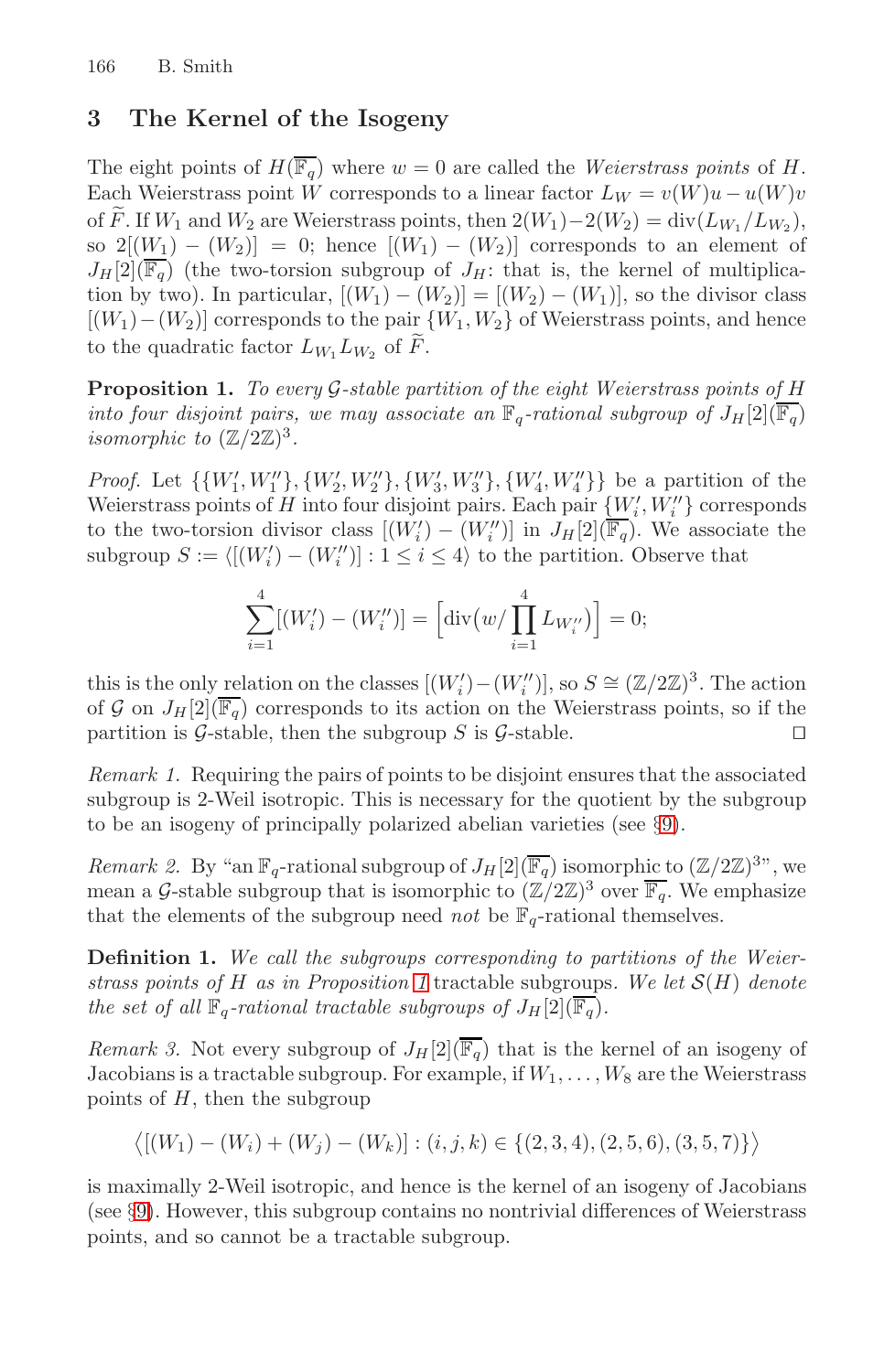Computing  $\mathcal{S}(H)$  is straightforward if we identify each tractable subgroup with its corresponding partition of Weierstrass points. Each pair  $\{W'_i, W''_i\}$  of Weierstrass points corresponds to a quadratic factor of  $\tilde{F}$ . Since the pairs are disjoint, the corresponding quadratic factors are pairwise coprime, and hence form (up scalar multiples) a factorization of the hyperelliptic polynomial  $F$ . We therefore have a correspondence of tractable subgroups, partitions of Weierstrass points into pairs, and sets of quadratic polynomials (up to scalar multiples):

$$
S \longleftrightarrow \big\{ \{W'_i, W''_i\} : 1 \le i \le 4 \} \longleftrightarrow \big\{ F_1, F_2, F_3, F_4 \big\}, \text{ where } \widetilde{F} = F_1 F_2 F_3 F_4.
$$

Since the action of G on  $J_H[2](\overline{\mathbb{F}_q})$  corresponds to its action on the set of Weierstrass points, the action of  $G$  on a tractable subgroup  $S$  corresponds to the action of G on the corresponding set  $\{F_1, F_2, F_3, F_4\}$ . In particular, S is  $\mathbb{F}_q$ -rational precisely when  $\{F_1, F_2, F_3, F_4\}$  is fixed by G. The factors  $F_i$  are themselves defined over  $\mathbb{F}_q$  precisely when the corresponding points of S are  $\mathbb{F}_q$ -rational.

We can use this information to compute  $\mathcal{S}(H)$ . The set of pairs of Weierstrass points contains a G-orbit  $(\{W'_{i_1}, W''_{i_1}\}, \ldots, \{W'_{i_n}, W''_{i_n}\})$  if and only if (possibly after exchanging some of the  $W'_{i_k}$  with the  $W''_{i_k}$ ) either both  $(W'_{i_1}, \ldots, W'_{i_n})$ and  $(W''_{i_1},...,W''_{i_n})$  are  $\mathcal{G}\text{-orbits or } (W'_{i_1},...,W'_{i_n},W''_{i_1},...,W''_{i_n})$  is a  $\mathcal{G}\text{-orbit}$ . Every G-orbit of Weierstrass points corresponds to an  $\mathbb{F}_q$ -irreducible factor of F. Elementary calculations therefore yield the following useful lemma, as well as algorithms to compute all of the  $\mathbb{F}_q$ -rational tractable subgroups of  $J_H[2](\overline{\mathbb{F}_q})$ .

<span id="page-4-0"></span>**Lemma 1.** Let  $H : w^2 = \widetilde{F}(u, v)$  be a hyperelliptic curve of genus 3 over  $\mathbb{F}_q$ . The cardinality of the set  $\mathcal{S}(H)$  depends only on the degrees of the  $\mathbb{F}_q$ -irreducible factors of  $\widetilde{F}$ , and is described by the following table:

| Degrees of $\mathbb{F}_q$ -irreducible factors of $F \mid \#S(H)$ |     |
|-------------------------------------------------------------------|-----|
| (8), (6, 2), (6, 1, 1), (4, 2, 1, 1)                              |     |
| (4,4)                                                             | 5   |
| $(4, 2, 2), (4, 1, 1, 1, 1), (3, 3, 2), (3, 3, 1, 1)$             | 3   |
| (2, 2, 2, 1, 1)                                                   |     |
| (2, 2, 1, 1, 1, 1)                                                | 9   |
| (2, 1, 1, 1, 1, 1, 1)                                             | 15  |
| (2, 2, 2, 2)                                                      | 25  |
| (1, 1, 1, 1, 1, 1, 1, 1)                                          | 105 |
| Other                                                             |     |

#### **4 The Trigonal Construction**

We will now briefly outline the theoretical aspects of constructing isogenies with tractable kernels. We will make the construction completely explicit in §5 and §6.

**Definition 2.** Suppose  $S = \langle [(W'_i) - (W''_i)] : 1 \le i \le 4 \rangle$  is a tractable subgroup. We say that a morphism  $q : \mathbb{P}^1 \to \mathbb{P}^1$  is a trigonal map for S if q has degree 3 and  $g(\pi(W_i')) = g(\pi(W_i''))$  for  $1 \leq i \leq 4$ .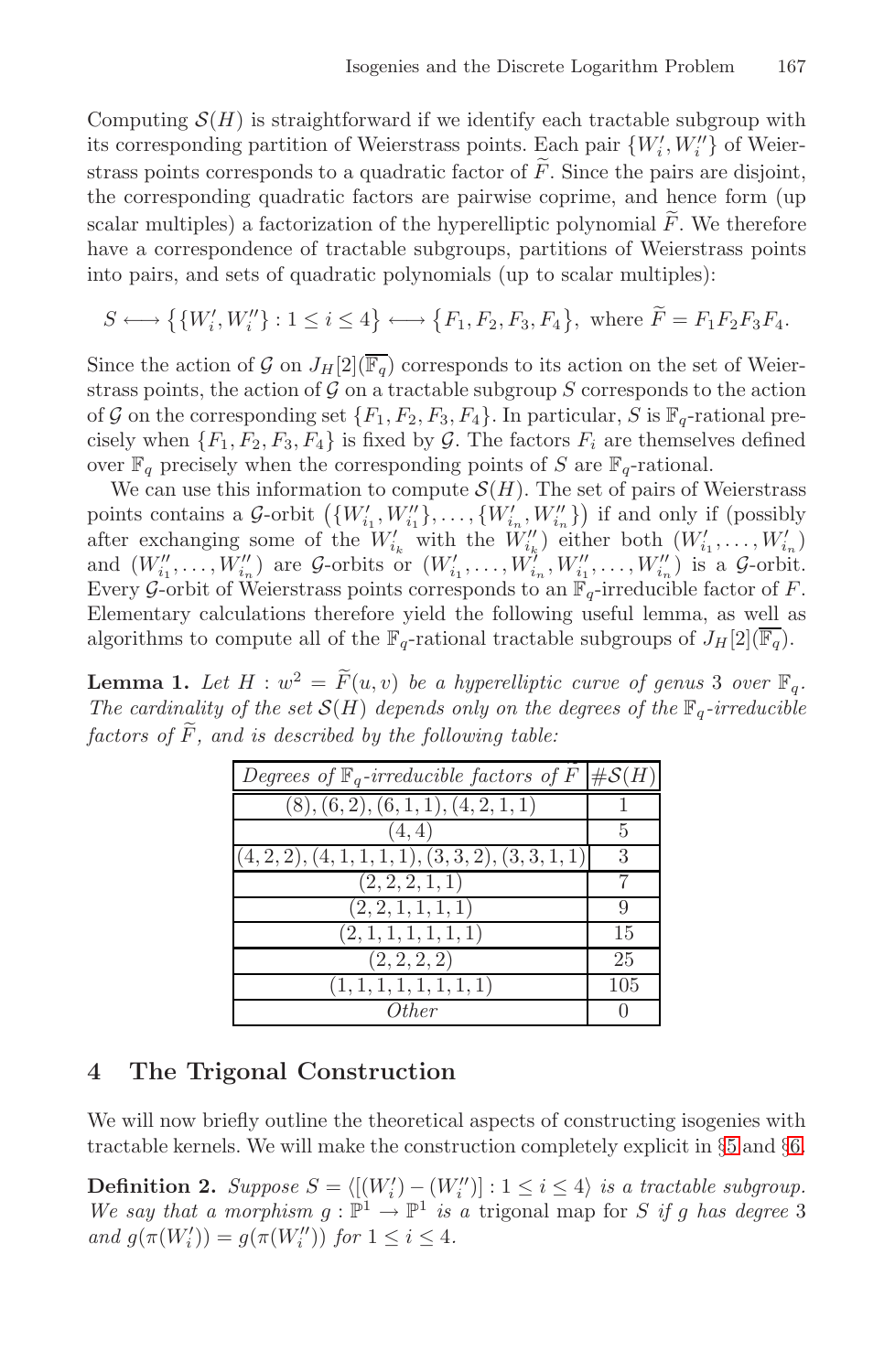Given a trigonal map  $g$ , Recillas' trigonal construction [12] specifies a curve X of genus 3 and a map  $f: X \to \mathbb{P}^1$  of degree 4. The isomorphism class of X is independent of the choice of  $g$ . Theorem 1, due to Donagi and Livné, states that if g is a trigonal map for S, then S is the ker[nel](#page-17-3) [o](#page-17-3)f an isog[en](#page-17-5)y from  $J_H$  to  $J_X$ .

**Theore[m](#page-17-6) 1 (Donagi and [Liv](#page-17-7)n´e [5,** *§***5]).** Let S be a tractable subgroup of  $J_H[2](\overline{\mathbb{F}_q})$ , [an](#page-17-8)d let  $g : \mathbb{P}^1 \to \mathbb{P}^1$  be a tr[igo](#page-17-4)nal map for S. If X is the curve formed from g by Recillas' trigonal construction, then there is an isogeny  $\phi: J_H \to J_X$ defined over  $\overline{\mathbb{F}_q}$  with kernel S.

We will give only a brief description of the geometry of  $X$  here, concentrating instead on its explicit construction; we refer the reader to Recillas [12], Donagi [4, §2], Birkenhake and Lange [1, §12.7], and Vakil [15] for the geometrical theory (and proofs). The isogeny is analogous to the well-known Richelot isogeny in genus 2 (see Bost and Mestre [2] and Donagi and Livn´e [5]).

In abstract terms, if U is the subset of the codomain of q above which  $q \circ \pi$  is unramified, then  $X$  is by definition the closure of the curve over  $U$  representing the pushforward to U of the sheaf of sections of  $\pi : (g \circ \pi)^{-1}(U) \to g^{-1}(U)$  (in the étale topology). This means in particular that the  $\overline{\mathbb{F}_q}$ -points of X over an  $\overline{\mathbb{F}_q}$ -point P of U represent partitions of the six  $\overline{\mathbb{F}_q}$ -points of  $(g \circ \pi)^{-1}(P)$  into two sets of three exchanged by the hyperelliptic involution. The fibre product of H and X over  $\mathbb{P}^1$  (with respect to  $g \circ \pi$  and f) is the union of two isomorphic curves, R and R', which [are](#page-6-1) exchanged by the involution on  $H \times_{\mathbb{P}^1} X$  induced by the hyperelliptic involution. The natural projections induce coverings  $\pi_H : R \to H$ and  $\pi_X : R \to X$  of degrees 2 and 3, respectively, so R is a  $(3, 2)$ -correspondence between H and X. The map  $(\pi_X)_* \circ (\pi_H)^*$  on divisor classes (that is, pulling back from H to R, then pushing forward onto X) induces an isogeny  $\phi: J_H \to J_X$ with kernel  $S^1$ . If we replace R with R' in the above, we obtain an isogeny isomorphic to  $-\phi$ . Thus, up to sign, the construction of the isogeny depends only on the subgroup S. The curves and morphisms des[cri](#page-2-0)bed above form the commutative diagrams shown in Fig. 1.

<span id="page-5-0"></span>The hyperelliptic Jacobians form a codimension-1 subspace of the moduli space of 3-dimensional principally polarized abelian varieties. Naïvely, then, if  $X$ is a curve of genus 3 selected at random, then the probability that  $X$  is hyperelliptic is inversely proportional to  $q$ ; for cryptographically relevant sizes of  $q$ , this probability should be negligible. This is consistent with our experimental observations. In the sequel, by "a randomly chosen curve  $H$  and subgroup  $S$  in  $\mathcal{S}(H)$ ", we mean a randomly chosen hyperelliptic curve H (in the sense of §2), together with a subgroup S uniformly randomly chosen from  $\mathcal{S}(H)$ .

**Hypothesis 1.** The probability that the curve  $X$  constructed by the trigonal construction for a randomly chosen H and S in  $\mathcal{S}(H)$  is hyperelliptic is negligible.

<sup>&</sup>lt;sup>1</sup> Recall that  $(\pi_H)^*(\sum_{P \in H} n_P(P)) = \sum_{P \in H} n_P \sum_{Q \in \pi_H^{-1}(P)}(Q)$ , with appropriate multiplicities where  $\pi_H$  ramifies, and  $(\pi_X)_*(\sum_{Q \in R} m_Q(Q)) = \sum_{Q \in R} m_Q(\pi_X(Q)).$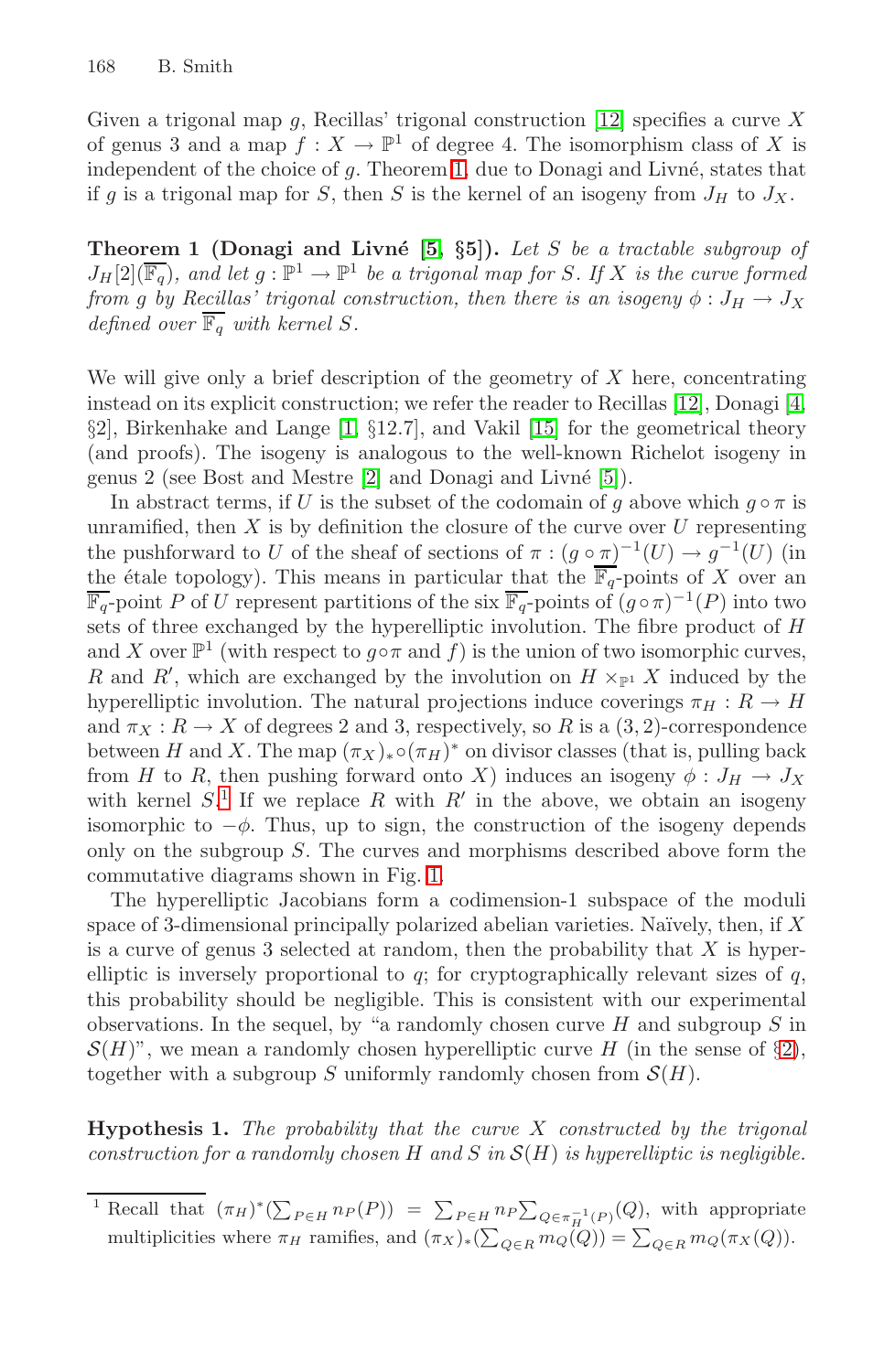<span id="page-6-1"></span>

**Fig. 1.** The curves, Jacobians, and morphisms of §4

# <span id="page-6-0"></span>**5 Computing Trigonal Maps**

Suppose we are given a tractable subgroup S of  $J_H[2](\overline{\mathbb{F}_q})$ , corresponding to a partition  $\{ \{W_i', W_i''\} : 1 \leq i \leq 4 \}$  of the Weierstrass points of H into pairs. In this section, we compute polynomials  $N(x) = x^3 + ax + b$  and  $D(x) = x^2 + cx + d$ such that the rational map  $g: x \mapsto t = N(x)/D(x)$  defines a trigonal map for S. Choosing N and D to have degrees 3 and 2 respectively ensures that q maps the point at infinity to the point at infinity; this will be useful to us in §6.

By definition,  $g : \mathbb{P}^1 \to \mathbb{P}^1$  is a degree-3 map with  $g(\pi(W_i')) = g(\pi(W_i''))$ for  $1 \leq i \leq 4$ . We will express g as a composition of maps  $g = p \circ e$ , where  $e: \mathbb{P}^1 \to \mathbb{P}^3$  is the rational normal embedding defined by

$$
e: (u:v) \longmapsto (u_0:u_1:u_2:u_3) = (u^3:u^2v:uv^2:v^3),
$$

and  $p: \mathbb{P}^3 \to \mathbb{P}^1$  is the projection defined as follows. For each  $1 \leq i \leq 4$ , we let  $L_i$ denote the line in  $\mathbb{P}^3$  passing through  $e(\pi(W_i'))$  and  $e(\pi(W_i''))$ . There exists at least one line  $L$  intersecting all four of the  $L_i$  (generically, there are two). We take p to be the projection away from L; then  $p(e(\pi(W_i'))) = p(e(\pi(W_i')))$  for  $1 \leq i \leq 4$ , so  $g = p \circ e$  is a trigonal map for S. Given equations for L, we can use linear algebra to compute a, b, c, and d in  $\mathbb{F}_q$  such that

$$
L = V(u_0 + au_2 + bu_3, u_1 + cu_2 + du_3).
$$

The projection  $p : \mathbb{P}^3 \to \mathbb{P}^1$  away from L is then defined by

$$
p:(u_0:u_1:u_2:u_3)\longmapsto (u_0+au_2+bu_3:u_1+cu_2+du_3),
$$

and therefore  $q = p \circ e$  is defined by

$$
g:(u:v) \longmapsto (u^3 + auv^2 + bv^3 : u^2v + cuv^2 + dv^3).
$$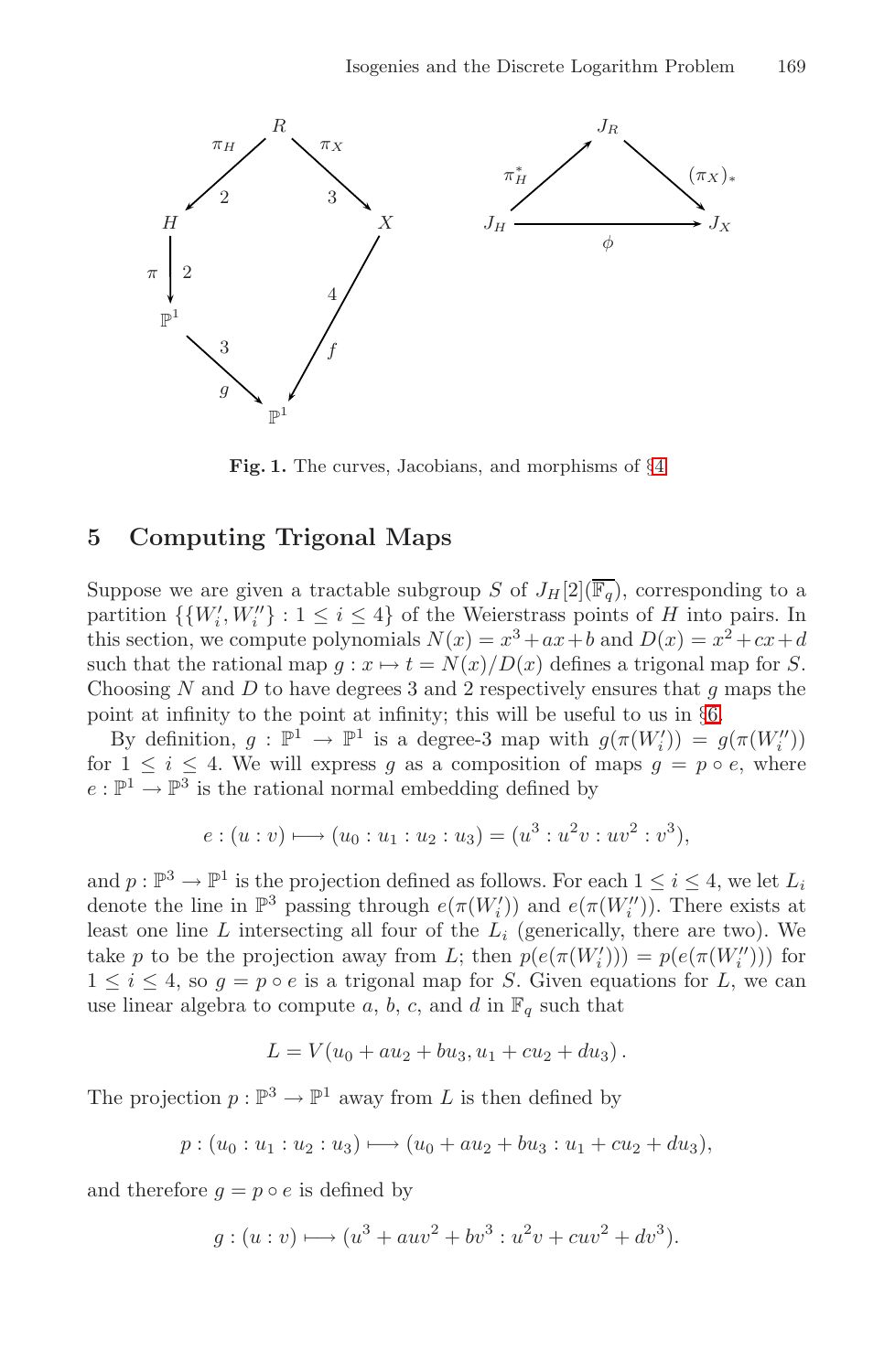<span id="page-7-0"></span>Therefore, if we set  $N(x) = x^3 + ax + b$  and  $D(x) = x^2 + cx + d$ , then g will be defined by the rational map  $x \mapsto N(x)/D(x)$ .

To compute equations for  $L$ , we will use the classical theory of *Grassmannian* varieties (see Griffiths and Harris [7, §1.5] for details). The set of lines in  $\mathbb{P}^3$  has the structure of an algebraic variety  $Gr(1, 3)$ , called the Grassmannian. There is a convenient model for  $Gr(1,3)$  as a quadric hypersurface in  $\mathbb{P}^5$ : if  $v_0,\ldots,v_5$  are coordinates on  $\mathbb{P}^5$ , then we may take

$$
Gr(1,3) := V(v_0v_3 + v_1v_4 + v_2v_5).
$$

**Lemma 2.** There is a bijection between points of  $\operatorname{Gr}(1,3)(\overline{\mathbb{F}_q})$  and lines in  $\mathbb{P}^3$ , defined as follows.

1. The point of  $\operatorname{Gr}(1,3)(\overline{\mathbb{F}_q})$  corresponding to the line through  $(p_0 : p_1 : p_2 : p_3)$ and  $(q_0 : q_1 : q_2 : q_3)$  in  $\mathbb{P}^3$  has coordinates

$$
\left( \left| \begin{array}{cc} p_0 & p_1 \\ q_0 & q_1 \end{array} \right| : \left| \begin{array}{cc} p_0 & p_2 \\ q_0 & q_2 \end{array} \right| : \left| \begin{array}{cc} p_0 & p_3 \\ q_0 & q_3 \end{array} \right| : \left| \begin{array}{cc} p_2 & p_3 \\ q_2 & q_3 \end{array} \right| : \left| \begin{array}{cc} p_3 & p_1 \\ q_3 & q_1 \end{array} \right| : \left| \begin{array}{cc} p_1 & p_2 \\ q_1 & q_2 \end{array} \right| \right).
$$

2. The line in  $\mathbb{P}^3$  corresponding to a point  $(\gamma_0 : \cdots : \gamma_5)$  of  $\mathrm{Gr}(1,3)(\overline{\mathbb{F}_q})$  is defined by

$$
V\begin{pmatrix}0u_0 - \gamma_3 u_1 - \gamma_4 u_2 - \gamma_5 u_3, \\ \gamma_3 u_0 + 0u_1 - \gamma_2 u_2 + \gamma_1 u_3, \\ \gamma_4 u_0 + \gamma_2 u_1 + 0u_2 - \gamma_0 u_3, \\ \gamma_5 u_0 - \gamma_1 u_1 + \gamma_0 u_2 + 0u_3\end{pmatrix}
$$

(two of the equations will be redundant linear combinations of the others).

Further, if  $(\gamma_0 : \cdots : \gamma_5)$  is a point in  $\text{Gr}(1,3)(\overline{\mathbb{F}_q})$  corresponding to a line L, then the points in  $\text{Gr}(1,3)(\overline{\mathbb{F}_q})$  corresponding to lines meeting L are precisely those in the hyperplane defined by  $\sum_{i=0}^{5} \gamma_i v_{i+3}$ , where the subscripts are taken modulo 6.

Assume that S [is](#page-7-0) represented by a set  $\{F_i = a_i u^2 + b_i u v + c_i v^2 : 1 \leq i \leq 4\}$ of quadratics, with each  $F_i$  corresponding to the pair  $\{W_i', W_i''\}$  of Weierstrass points. Elementary calculations show that the point on  $Gr(1, 3)$  corresponding to the line  $L_i$  through  $e(\pi(W_i'))$  and  $e(\pi(W_i''))$  has coordinates

 $(c_i^2: -c_ib_i:b_i^2 - a_ic_i:a_i^2:a_ib_i:a_ic_i).$ 

If  $(\gamma_0 : \cdots : \gamma_5)$  is a point in  $\text{Gr}(1, 3)(\overline{\mathbb{F}_q})$  corresponding to a candidate for L, then by the second part of Lemma 2 we have  $M(\gamma_0,\ldots,\gamma_5)^T=0$ , where

$$
M = \begin{pmatrix} a_1^2 & a_1b_1 & a_1c_1 & c_1^2 & -c_1b_1 & (b_1^2 - a_1c_1) \\ a_2^2 & a_2b_2 & a_2c_2 & c_2^2 & -c_2b_2 & (b_2^2 - a_2c_2) \\ a_3^2 & a_3b_3 & a_3c_3 & c_3^2 & -c_3b_3 & (b_3^2 - a_3c_3) \\ a_4^2 & a_4b_4 & a_4c_4 & c_4^2 & -c_4b_4 & (b_4^2 - a_4c_4) \end{pmatrix} .
$$
 (1)

The kernel of M is two-dimensional, corresponding to a line in  $\mathbb{P}^5$ . Let  $\{\alpha, \beta\}$ be a basis for ker M, writing  $\alpha = (\alpha_0, \ldots, \alpha_5)$  and  $\beta = (\beta_0, \ldots, \beta_5)$ . If S is  $\mathbb{F}_q$ rational, then so is ker M, so we may take the  $\alpha_i$  and  $\beta_i$  to be in  $\mathbb{F}_q$ . We want to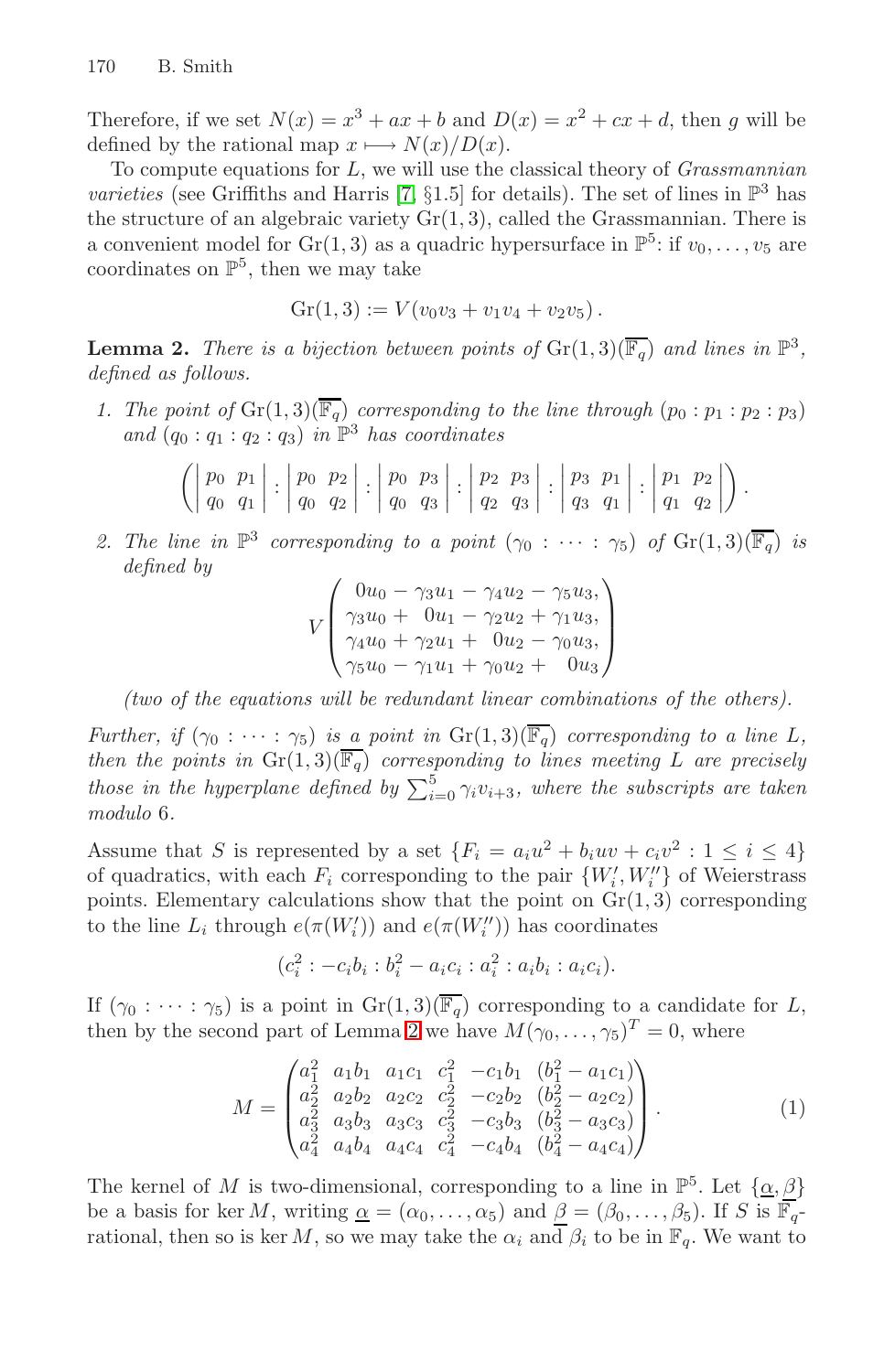find a point  $P_L = (\alpha_0 + \lambda \beta_0 : \cdots : \alpha_5 + \lambda \beta_5)$  where the line in  $\mathbb{P}^5$  corresponding to [ker](#page-7-0) M intersects with Gr(1,3). The points  $(u_0 : \ldots : u_3)$  on the line L in  $\mathbb{P}^3$ corresponding to  $P_L$  satisfy  $(M_{\underline{\alpha}} + \lambda M_{\underline{\beta}})(u_0, \ldots, u_3)^T = 0$ , where

$$
M_{\underline{\alpha}} := \begin{pmatrix} 0 & -\alpha_3 & -\alpha_4 & -\alpha_5 \\ \alpha_3 & 0 & -\alpha_2 & \alpha_1 \\ \alpha_4 & \alpha_2 & 0 & -\alpha_0 \\ \alpha_5 & -\alpha_1 & \alpha_0 & 0 \end{pmatrix} \text{ and } M_{\underline{\beta}} := \begin{pmatrix} 0 & -\beta_3 & -\beta_4 & -\beta_5 \\ \beta_3 & 0 & -\beta_2 & \beta_1 \\ \beta_4 & \beta_2 & 0 & -\beta_0 \\ \beta_5 & -\beta_1 & \beta_0 & 0 \end{pmatrix}.
$$

By part (2) of Lemma 2, the rank of  $M_{\alpha} + \lambda M_{\beta}$  is 2. Using the expression

$$
\det(M_{\underline{\alpha}} + \lambda M_{\underline{\beta}}) = \left(\frac{1}{2}\left(\sum_{i=0}^{6} \beta_i \beta_{i+3}\right)\lambda^2 + \left(\sum_{i=0}^{6} \alpha_i \beta_{i+3}\right)\lambda + \frac{1}{2}\sum_{i=0}^{6} \alpha_i \alpha_{i+3}\right)^2 \tag{2}
$$

(where the subscripts are taken modulo 6), we see that this occurs precisely when  $\det(M_{\underline{\alpha}} + \lambda M_{\beta}) = 0$ . We can therefore solve  $\det(M_{\underline{\alpha}} + \lambda M_{\beta}) = 0$  to determine a value for  $\lambda$ , and to see that  $\mathbb{F}_q(\lambda)$  is at most a quadratic extension of  $\mathbb{F}_q$ . Considering the discriminant of  $\det(M_\alpha + \lambda M_\beta)$  gives us an explicit criterion for determining whether a given tractable subgroup has a rational trigonal map.

**Proposition 2.** Suppose S is a subgroup in  $\mathcal{S}(H)$ , and let  $\{\underline{\alpha} = (\alpha_i), \beta = (\beta_i)\}$ be any  $\mathbb{F}_q$ -rational basis of the nullspace of the matrix M defined in  $\overline{(1)}$ . There exists an  $\mathbb{F}_q$ -rational trigonal map for S if and only if

<span id="page-8-1"></span>
$$
\left(\sum_{i=0}^{6} \alpha_i \beta_{i+3}\right)^2 - \left(\sum_{i=0}^{6} \alpha_i \alpha_{i+3}\right) \left(\sum_{i=0}^{6} \beta_i \beta_{i+3}\right)
$$

is a square in  $\mathbb{F}_q$ , where the subscripts are taken modulo 6.

Finally, we use Gaussian elimination to compute a, b, c, and d in  $\mathbb{F}_q(\lambda)$  such that  $(1, 0, a, b)$  and  $(0, 1, c, d)$  generate the rowspace of  $M_{\alpha} + \lambda M_{\beta}$ . We may then take  $L = V(u_0 + au_2 + u_3, u_1 + cu_2 + du_3)$ . Both L and the projection  $p : \mathbb{P}^3 \to \mathbb{P}^1$ with centre L are defined over  $\mathbb{F}_q(\lambda)$ . Having computed L, we compute the projection p, the embedding e, and the trigonal map  $q = p \circ e$  as above.

<span id="page-8-0"></span>Proposition 2 shows that the rationality of a trigonal map for a tractable subgroup S depends only upon whether an element of  $\mathbb{F}_q$  depending on S is a square. It seems reasonable to assume that these field elements are uniformly distributed for random choices of  $H$  and  $S$ , and indeed this is consistent with our experimental observations. Since a uniformly randomly chosen element of  $\mathbb{F}_q$ is a square with probability  $\sim 1/2$ , we propose the following hypothesis.

**Hypothesis 2.** The probability that there exists an  $\mathbb{F}_q$ -rational trigonal map for a randomly chosen hyperelliptic curve H over  $\mathbb{F}_q$  and subgroup S in  $\mathcal{S}(H)$  is  $1/2$ .

## **6 Equations for the Isogeny**

Suppose we have a tractable subgroup  $S$  and a trigonal map  $q$  for  $S$ . We will now perform an explicit trigonal construction on  $q$  to compute a curve  $X$  and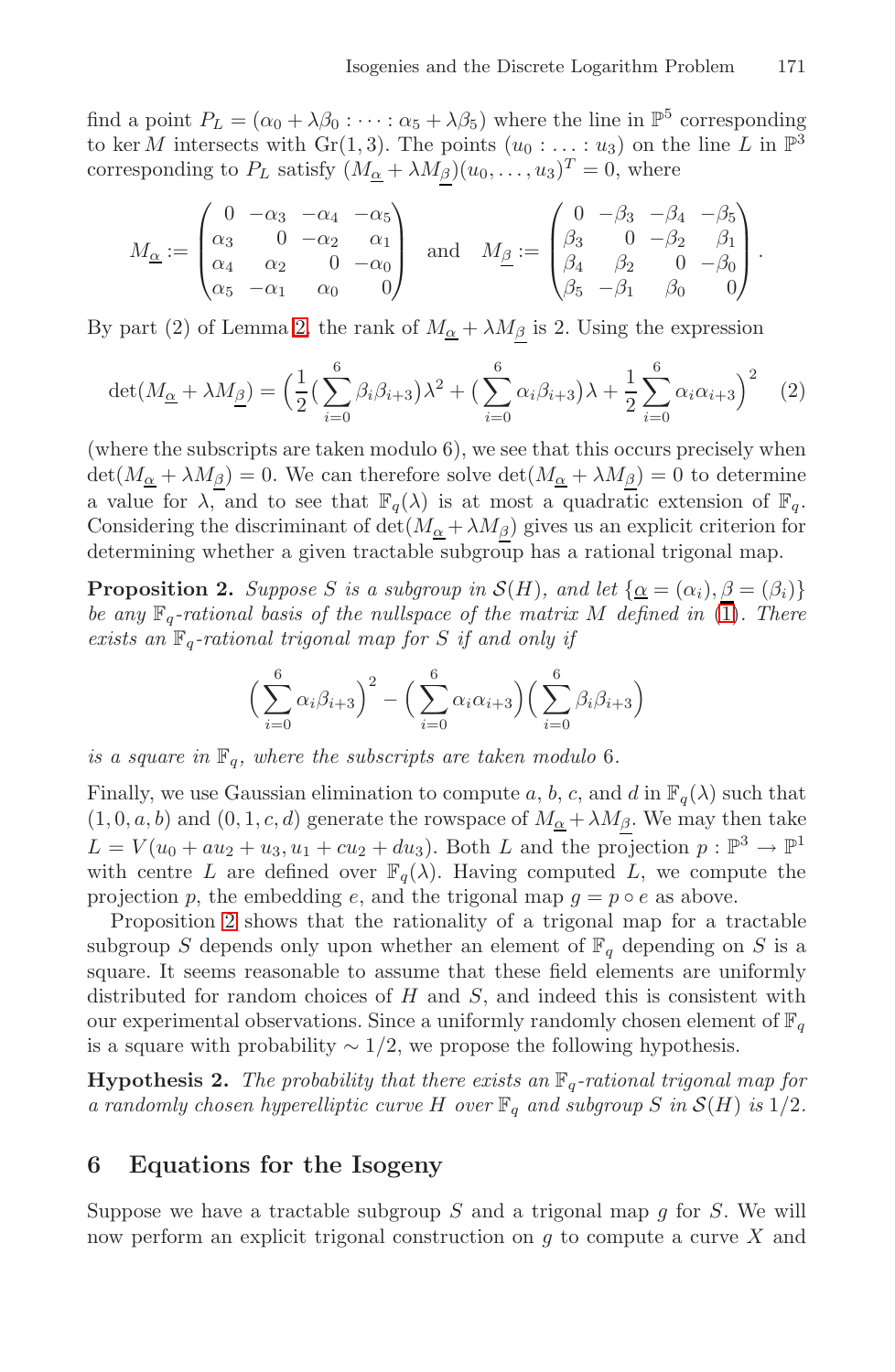an isogeny  $\phi: J_H \to J_X$  with kernel S. We assume that g has been derived as in  $\S5$ , and in particular that  $g$  maps the point at infinity to the point at infinity.

Let U be the subset of  $\mathbb{A}^1 = \mathbb{P}^1 \setminus \{(1:0)\}\$ above which  $g \circ \pi$  is unramified. We let  $X|_U$  denote  $f^{-1}(U)$ , and let  $H|_U$  denote  $(g \circ \pi)^{-1}(U)$ .

By definition, every point P in  $X|_U(\overline{\mathbb{F}_q})$  corresponds to a pair of triples of points in  $H|_U(\overline{\mathbb{F}_q})$ , exchanged by the hyperelliptic involution, with each triple supported on the fibre of  $g \circ \pi$  over  $f(P)$ . We will construct a model of the abstract curve  $X|_U$  in  $U \times \mathbb{A}^6$ . We will not prove that our model is isomorphic to the abstract curve, but we will exhibit a bijection of geometric points.

To be more explicit, suppose Q is a generic point of U. Since  $g \circ \pi$  is unramified above  $Q$ , we may choose preimages  $P_1$ ,  $P_2$  and  $P_3$  of  $Q$  such that

$$
(g \circ \pi)^{-1}(Q) = \{P_1, P_2, P_3, \iota(P_1), \iota(P_2), \iota(P_3)\}.
$$
 (3)

The four points on X in the preimage  $f^{-1}(Q)$  correspond to partitions of the six points in  $(g \circ \pi)^{-1}(Q)$  into two unordered triples exchanged by the hyperelliptic involution:

$$
f^{-1}(Q) = \begin{cases} Q_1 \leftrightarrow \{\{P_1, P_2, P_3\}, \ \{t(P_1), t(P_2), t(P_3)\}\}, \\ Q_2 \leftrightarrow \{\{P_1, t(P_2), t(P_3)\}, \ \{t(P_1), P_2, P_3\}\}, \\ Q_3 \leftrightarrow \{\{t(P_1), P_2, t(P_3)\}, \ \{P_1, t(P_2), P_3\}\}, \\ Q_4 \leftrightarrow \{\{t(P_1), t(P_2), P_3\}, \ \{P_1, P_2, t(P_3)\}\}\end{cases} \tag{4}
$$

Every triple is cut out by an ideal  $(a(x), y - b(x))$ , where a is a cubic polynomial, b is a quadratic polynomial, and  $b^2 \equiv F \pmod{a}$ . If we require a to be monic, then there is a one-to-one correspondence between such ideals and triples; this is the well-known *Mumford representation*. The triple is defined over  $\mathbb{F}_q$  if and only if a and b are defined over  $\mathbb{F}_q$ . For example, the triple  $\{P_1, P_2, P_3\}$  corresponds to the ideal  $(a(x), y - b(x))$  where  $a(x) = \prod_i (x - x(P_i))$  and b satisfies  $y(P_i) = b(x(P_i))$ for  $1 \leq i \leq 3$ ; the Lagrange interpolation formula may be used to compute b. If  $(a(x), y - b(x))$  corresponds to one triple in a partition, then  $(a(x), y + b(x))$ corresponds to the other triple. The union of the triples equals the whole fibre  $(q \circ \pi)^{-1}(Q)$ , and since the union of the triples is cut out by the product of the corresponding ideals, we know that  $a(x)$  must cut out the fibre of  $g \circ \pi$  over Q. Therefore, we have  $a(x) = N(x) - t(Q)D(x)$ .

For notational convenience, we define

$$
G(t, x) = x3 + g2(t)x2 + g1(t)x + g0(t) := N(x) - tD(x).
$$

Let  $f_0$ ,  $f_1$ , and  $f_2$  be the elements of  $\mathbb{F}_q[t]$  such that

$$
f_0(t) + f_1(t)x + f_2(t)x^2 \equiv F(x) \pmod{G(t, x)}
$$
.

The triples in the pairs over the generic point of  $U$  have Mumford representatives of the form  $(G(t, x), y - (b_0 + b_1x + b_2x^2))$ , where

$$
(b_0 + b_1x + b_2x^2)^2 \equiv F(x) \pmod{G(t, x)}.
$$
 (5)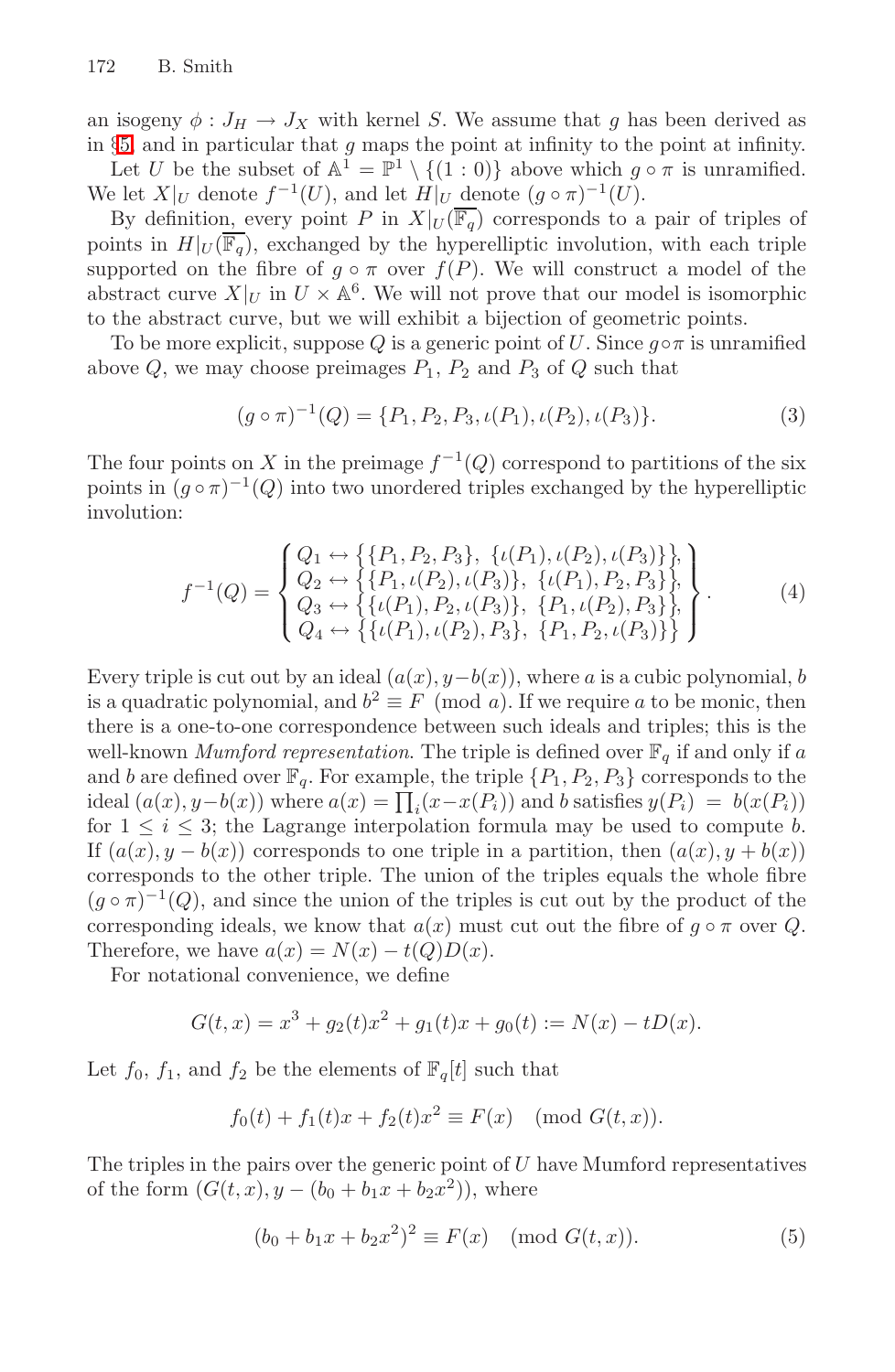Viewing  $b_0$ ,  $b_1$ , and  $b_2$  as coordinates on  $\mathbb{A}^3$ , we expand both sides of (5) modulo  $G(t, x)$  and equate coefficients to obtain a variety  $\widetilde{X}$  in  $U \times \mathbb{A}^3$  parametrizing triples:

$$
X := V(c_0(t, b_0, b_1, b_2), c_1(t, b_0, b_1, b_2), c_2(t, b_0, b_1, b_2)),
$$

where

$$
c_0(t, b_0, b_1, b_2) = g_2(t)g_0(t)b_2^2 - 2g_0(t)b_2b_1 + b_0^2 - f_0(t),
$$
  
\n
$$
c_1(t, b_0, b_1, b_2) = (g_2(t)g_1(t) - g_0(t))b_2^2 - 2g_1(t)b_2b_1 + 2b_1b_0 - f_1(t),
$$
 and (6)  
\n
$$
c_2(t, b_0, b_1, b_2) = (g_2(t)^2 - g_1(t))b_2^2 - 2g_2(t)b_2b_1 + 2b_2b_0 + b_1^2 - f_2(t).
$$

The Mumford representatives corresponding to the triples in each pair are exchanged by the involution  $\iota_* : \widetilde{X} \longrightarrow \widetilde{X}$  defined by

$$
\iota_*: (t, b_0, b_1, b_2) \longmapsto (t, -b_0, -b_1, -b_2);
$$

the curve  $X|_U$  is therefore the quotient of X by the involution  $\iota_*$ . To form this quotient, let  $m: U \times \mathbb{A}^3 \longrightarrow U \times \mathbb{A}^6$  be the map defined by

$$
m:(t,b_0,b_1,b_2)\longmapsto (t,b_{00},b_{01},b_{02},b_{11},b_{12},b_{22})=(t,b_0^2,b_0b_1,b_0b_2,b_1^2,b_1b_2,b_2^2);
$$

the image  $B$  of  $m$  is the variety defined by

$$
B = V\left(\begin{array}{ccc} b_{01}^2 - b_{00}b_{11}, & b_{01}b_{02} - b_{00}b_{12}, & b_{02}^2 - b_{00}b_{22}, \\ b_{02}b_{11} - b_{01}b_{12}, & b_{02}b_{12} - b_{01}b_{22}, & b_{12}^2 - b_{11}b_{22} \end{array}\right) \subset U \times \mathbb{A}^3.
$$

We have  $X|_U = m(\tilde{X})$ , so

$$
X|_U = V\begin{pmatrix} g_2g_0b_{22} - 2g_0b_{12} + b_{00} - f_0, \\ (g_2g_1 - g_0)b_{22} - 2g_1b_{12} + 2b_{01} - f_1, \\ (g_2^2 - g_1)b_{22} - 2g_2b_{12} + 2b_{02} + b_{11} - f_2 \end{pmatrix} \cap B \subset U \times \mathbb{A}^6. \tag{7}
$$

Consider again the fibre of  $f : X \to \mathbb{P}^1$  over the generic point  $Q = (t)$  of U (as in (4)). If  $\{P_1, P_2, P_3\}$  is one of the triples in a pair in the fibre, then by the Lagrange interpolation formula the value of  $b_2$  at the corresponding point of  $\widetilde{X}$  is

$$
b_2 = \sum y(P_i) / ((x(P_i) - x(P_j))(x(P_i) - x(P_k))),
$$

where the sum is taken over the cyclic permutations  $(i, j, k)$  of  $(1, 2, 3)$ . Interpolating for all triples in the pairs in the fibre, an elementary but involved symbolic calculation shows that if we define  $\Delta_1$ ,  $\Delta_2$ , and  $\Delta_3$  by

$$
\Delta_i := (x(P_j) - x(P_k))^2
$$

and  $\Gamma_1$ ,  $\Gamma_2$ , and  $\Gamma_3$  by

$$
\Gamma_i := (f_2(t)x(P_i)^2 + f_1(t)x(P_i) + f_0(t)) \Delta_i = F(x(P_i))\Delta_i
$$

for each cyclic permutation  $(i, j, k)$  of  $(1, 2, 3)$ , and set

$$
\Delta := \Delta_1 \Delta_2 \Delta_3,
$$

then  $b_2$  satisfies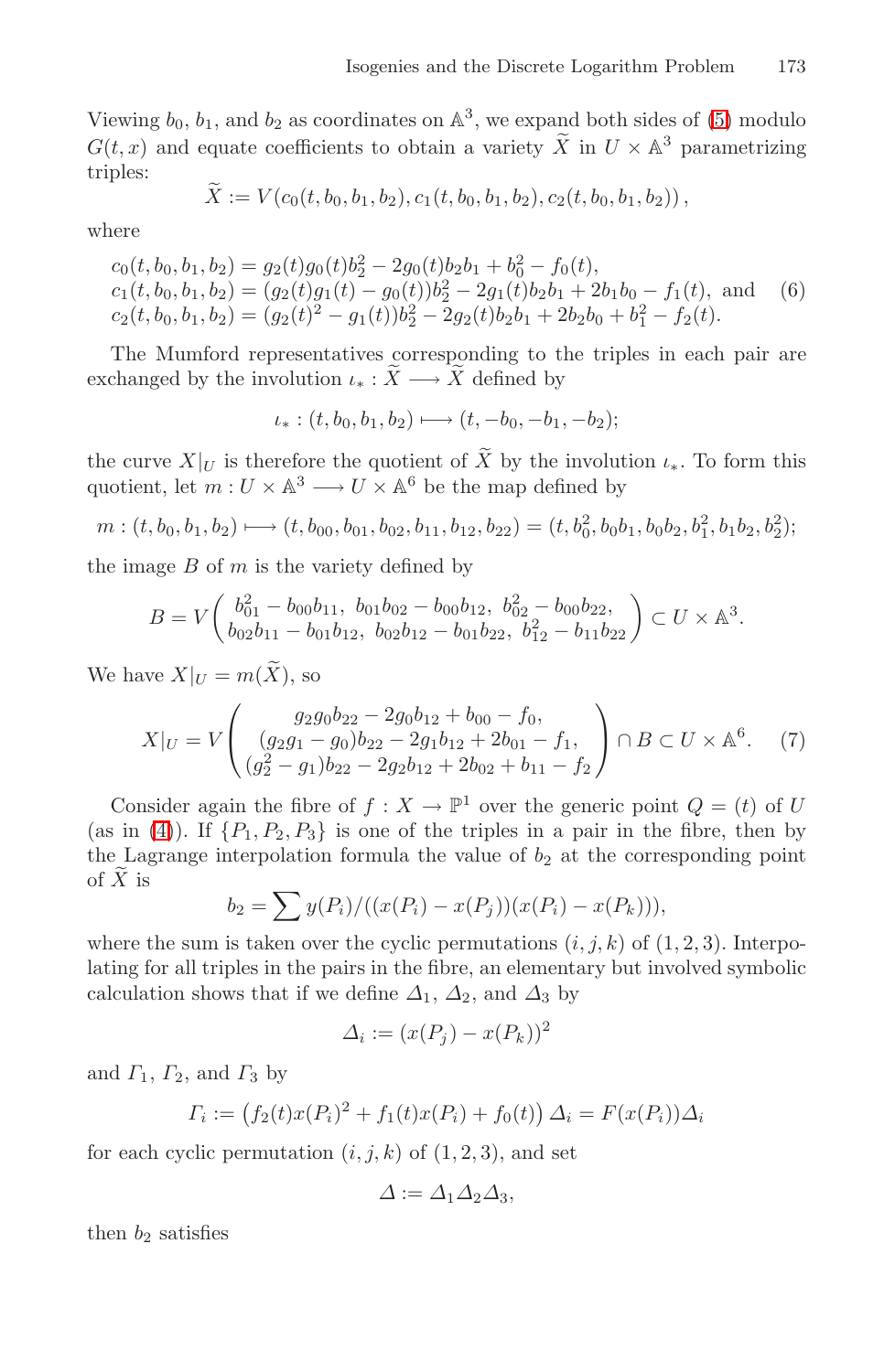<span id="page-11-0"></span>
$$
\left(\Delta b_2^4 - 2\left(\sum_i \Gamma_i\right) b_2^2 + \frac{1}{\Delta} \left(2\left(\sum_i \Gamma_i^2\right) - \left(\sum_i \Gamma_i\right)^2\right)\right)^2 - 64\left(\prod_i \Gamma_i\right) b_2^2 = 0. \tag{8}
$$

Now  $\Delta$ ,  $\sum_i \Gamma_i$ ,  $\sum_i \Gamma_i^2$ , and  $\prod_i \Gamma_i$  are symmetric functions with respect to permutations of the points in the fibre  $g^{-1}(Q) = g^{-1}((t))$ . They are therefore polynomials in the homogeneous elementary symmetric functions

$$
e_1 = \sum x(P_i), \quad e_2 = \sum x(P_i)x(P_j), \text{ and } e_3 = \prod x(P_i),
$$

which are polynomials in t. Indeed, the  $e_i$  are given by the coefficients of  $G(t, x)$ :

$$
e_1 = -g_2(t)
$$
,  $e_2 = g_1(t)$ , and  $e_3 = -g_0(t)$ .

<span id="page-11-1"></span>Expressing  $\Delta$ ,  $\sum_i \Gamma_i$ ,  $\sum_i \Gamma_i^2$ , and  $\prod_i \Gamma_i$  in terms of  $f_0$ ,  $f_1$ ,  $f_2$ ,  $g_0$ ,  $g_1$ , and  $g_2$ , and then simplifying, we define  $\delta_4$ ,  $\delta_2$ , and  $\delta_0$  by

$$
\begin{array}{l} \delta_4:= -27g_0^2+18g_0g_1g_2-4g_0g_2^3-4g_1^3+g_1^2g_2^2,\\ \delta_2:= 12f_0g_1-4f_0g_2^2-18f_1g_0+2f_1g_1g_2+12f_2g_0g_2-4f_2g_1^2,\\ \delta_0:=-4f_0f_2+f_1^2, \end{array}
$$

and s by

$$
s := f_0^3 - f_0^2 f_1 g_2 - 2 f_0^2 f_2 g_1 + f_0^2 f_2 g_2^2 + f_0 f_1^2 g_1 + 3 f_0 f_1 f_2 g_0 - f_0 f_1 f_2 g_1 g_2 \quad (9) - 2 f_0 f_2^2 g_0 g_2 + f_0 f_2^2 g_1^2 - f_1^3 g_0 + f_1^2 f_2 g_0 g_2 - f_1 f_2^2 g_0 g_1 + f_2^3 g_0^2.
$$

Since  $s(t) = F(x(P_1))F(x(P_2))F(x(P_3)) = (y(P_1)y(P_2)y(P_3))^2$ , there is a square root of  $s(t)$  in  $\overline{\mathbb{F}_q}[t]$ ; in fact, it is defined over  $\mathbb{F}_q(\sqrt{s(0)})$ . We therefore define

$$
\delta_1 := 8\sqrt{s}.\tag{10}
$$

With this notation (8) becomes  $(\delta_4(t)b_2^4 + \delta_2(t)b_2^2 + \delta_0(t))^2 - \delta_1(t)^2b_2^2 = 0$ , and hence on  $X|_U$  we have

$$
(\delta_4(t)b_{22}^2 + \delta_2(t)b_{22} + \delta_0(t))^2 - \delta_1(t)^2 b_{22} = 0.
$$
 (11)

Observe that  $(11)$  gives us a (singular) affine plane model for X. We can also use (11) to compute a square root for  $b_{22}$  on  $X|_{U}$ : we have

$$
b_{22} = \rho^2, \quad \text{where} \quad \rho := \frac{\delta_4(t)b_{22}^2 + \delta_2(t)b_{22} + \delta_0(t)}{\delta_1(t)}.
$$
 (12)

Given a point  $(t, b_{00},...,b_{22})$  of  $X|_U$ , the two triples of points corresponding to the two points of X over  $(t, b_{00}, \ldots, b_{22})$  have Mumford representatives

$$
(G(t, x), y - (\frac{b_{02}}{\rho} + \frac{b_{12}}{\rho}x + \frac{b_{22}}{\rho}x^2))
$$
 and  $(G(t, x), y + (\frac{b_{02}}{\rho} + \frac{b_{12}}{\rho}x + \frac{b_{22}}{\rho}x^2))$ . (13)

We will now compute the Recillas correspondence  $R$  inducing the isogeny from  $J_H$  to  $J_X$ . We know that R is a component of the fibre product  $H \times_{\mathbb{P}^1} X$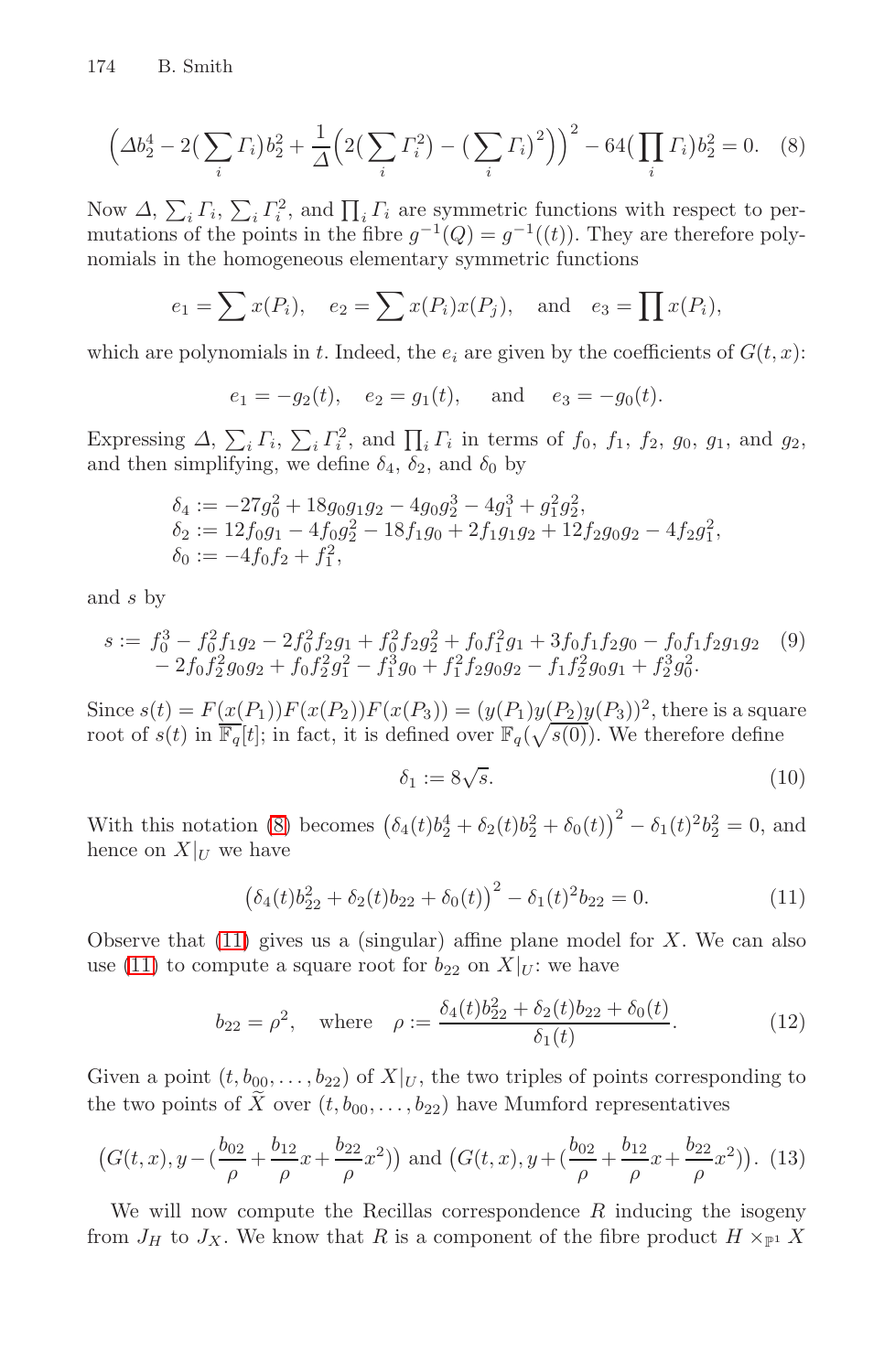(with respect to  $g \circ \pi$  and f). We may realise the open affine subset  $H|_U \times_U X|_U$ as the subvariety  $V(G(t,x))$  of  $H|_U \times X|_U$ . Now,  $V(G(t,x))$  decomposes into two components: clearing denominators in (13), we find  $V(G(t,x)) = R \cup R'$ , where

$$
R = V\big(G(t, x), (\delta_4(t)b_{22}^2 + \delta_2(t)b_{22} + \delta_0(t)\big)y - \delta_1(t)(b_{02} + b_{12}x + b_{22}x^2)\big)
$$

and

$$
R' = V\big(G(t,x), (\delta_4(t)b_{22}^2 + \delta_2(t)b_{22} + \delta_0(t)\big)y + \delta_1(t)(b_{02} + b_{12}x + b_{22}x^2)\big).
$$

The natural projections  $\pi_X : R \to X$  and  $\pi_H : R \to H$  send  $(x, y, t, b_{00}, \ldots, b_{22})$ to  $(t, b_{00},...,b_{22})$  and  $(x, y)$ , respectively. On the level of divisor classes, the isogeny  $\phi: J_H \to J_X$  is made explicit by the map

$$
\phi = (\pi_X)_* \circ (\pi_H)^*.
$$

In terms of ideals cutting out effective divisors,  $\phi$  is realized by the map

$$
I_D \longmapsto \left(I_D+\left(G(t,x),y-\left(\frac{b_{02}}{\rho}+\frac{b_{12}}{\rho}x+\frac{b_{22}}{\rho}x^2\right)\right)\right)\cap \mathbb{F}_q[s,t,b_{00},\ldots,b_{22}].
$$

Taking R' in place of R in the above gives an isogeny equal to  $-\phi$ .

It remains to determin[e t](#page-11-1)he rationality of the isogeny. We see from (7) that  $X$  is defined over the field of definition of  $g$ . The correspondence  $R$ , and the isogeny  $\phi$ [,](#page-16-0) are both defined over the field of definition of  $\rho$ , which is  $\mathbb{F}_q(\sqrt{s(0)})$ . This gives us a useful criterion for when an  $\mathbb{F}_q$ -rational subgroup S and trigonal map g lead to an  $\mathbb{F}_q$ -rational isogeny.

**Proposition 3.** If S is a subgroup in  $\mathcal{S}(H)$  with an  $\mathbb{F}_q$ -rational trigonal map g, then the trigonal construction on g yields an  $\mathbb{F}_q$ -rational isogeny if and only if  $s(0)$  is a square in  $\mathbb{F}_q$ , where s is defined in (9).

<span id="page-12-0"></span>Remark 4. If  $\phi$  is not  $\mathbb{F}_q$ -rational, then  $J_X$  is a quadratic twist of  $J_H/S$  (see §9).

If we assume that the values  $s(0)$  are uniformly distributed for randomly chosen H, S, and g, then the probability that  $s(0)$  is a square in  $\mathbb{F}_q$  is 1/2. Indeed, it is easily seen that  $s(0)$  is a square for H if and only if it is not a square for the quadratic twist of  $H$ . This suggests that the probability that we can compute an  $\mathbb{F}_q$ -rational  $\phi$  given an  $\mathbb{F}_q$ -rational g for a randomly chosen H and S in  $\mathcal{S}(H)$ is 1/2. This is consistent with our experimental observations, so we propose Hypothesis 3.

**Hypothesis 3.** Given a randomly chosen hyperelliptic curve H over  $\mathbb{F}_q$  and tractable subgroup S in  $\mathcal{S}(H)$  with an  $\mathbb{F}_q$ -rational trigonal map g, the probability that we can compute an  $\mathbb{F}_q$ -rational isogeny  $\phi$  with kernel S is 1/2.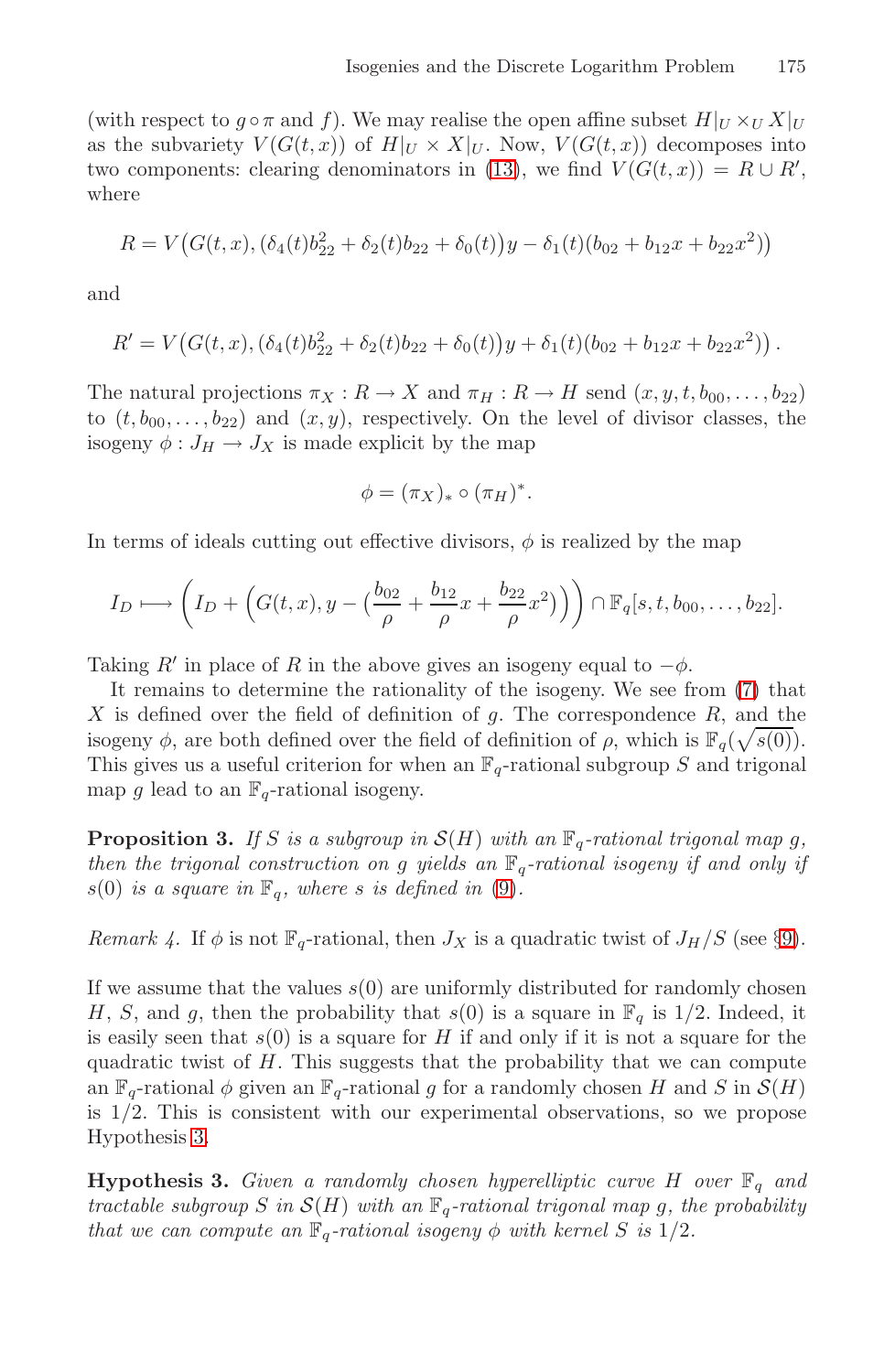# **7 Computing Isogenies**

Sup[po](#page-8-0)se we are given a hyperelliptic curve H of genus 3, defined over  $\mathbb{F}_q$ , and a DLP in  $J_H(\mathbb{F}_q)$  to solve. Our goal is to compute a nonsingular plane quartic c[ur](#page-8-0)ve C and an isogeny  $J_H \to J_C$  so that we can reduce to a DLP in  $J_C(\mathbb{F}_q)$ .

We begin by computing the set  $\mathcal{S}(H)$  of  $\mathbb{F}_q$ -rational tractable subgroups of  $J_H[2](\overline{\mathbb{F}_q})$ . For each S in  $\mathcal{S}(H)$ , we apply Proposition 2 to determine whether there exists an  $\mathbb{F}_q$ -rational trigonal map g for S. If so, we use the formulae of §5 to compute  $g$ ; if not, we move on to the next  $S$ . Having computed  $g$ , we apply Proposition 3 to determine whether we can compute an isogeny over  $\mathbb{F}_q$ . If so, we use the formulae of §6 to compute equa[tio](#page-17-9)ns for X and the isogeny  $J_H \to J_X$ ; if not, we move on to the next S.

The formulae of §6 give an affine model of X in  $\mathbb{A}^1 \times \mathbb{A}^6$ . In order to apply Diem's algorithm to the DLP in  $J_X$ , we need a nonsingular plane quartic model of X: that is, a nonsingular curve  $C \subset \mathbb{P}^2$  isomorphic to X, cut out by a quartic form. Such a model exists if and only if  $X$  is not hyperelliptic. To find  $C$ , we compute a basis  $\beta$  of the Riemann–Roch space of a canonical divisor of X. This is a routine geometrical calculation; some of the various approaches are listed in Hess [8]. In practice, the algorithms implemented in Magma [9] compute  $\beta$  very quickly. The three functions in B define a map  $\psi : X \to \mathbb{P}^2$ . If the image of  $\psi$ is a conic, then  $X$  is hyperelliptic; in this situation, we move on to the next  $S$ . Otherwise, the image of  $\psi$  is a nonsingular plane quartic C, and  $\psi$  restricts to an isomorphism  $\psi: X \to C$ [.](#page-17-9)

If the procedure outlined above succeeds for some  $S$  in  $\mathcal{S}(H)$ , then we have computed an explicit  $\mathbb{F}_q$ -rational isogeny  $\psi_* \circ \phi : J_H \to J_C$ . We can then map our DLP from  $J_H(\mathbb{F}_q)$  into  $J_C(\mathbb{F}_q)$ , and solve using Diem's algorithm.

We emphasize that the entire procedure is very fast: as we saw above, the curve  $X$  and the isogeny can be constructed using only low-degree polynomial arithmetic and low-dimensional linear algebra. For a rough idea of the computational effort involved, given a random  $H$  over a 160-bit prime field, a naïve implementation of our algorithms in Magma  $[9]$  computes the trigonal map  $g$ , the curve X, the nonsingular plane quartic C, and the isogeny  $\phi: J_H \to J_C$ in a few seconds on a 1.2GHz laptop. Since the difficulty of the construction depends only upon the size of  $\mathbb{F}_q$  (and not upon the size of the DLP subgroup of  $J_H(\mathbb{F}_q)$ , we may conclude that instances of the DLP in 160-bit Jacobians [ch](#page-3-0)osen for cryptography may also be reduced to instances of the DLP in nonhyperelliptic Jacobians in a mattter of seconds.

Example 1. We will give an example over a small field. Let  $H$  be the hyperelliptic curve over  $\mathbb{F}_{37}$  defined by

$$
H: y^2 = x^7 + 28x^6 + 15x^5 + 20x^4 + 33x^3 + 12x^2 + 29x + 2.
$$

Using the ideas in §3, we see that  $J_H$  has one  $\mathbb{F}_{37}$ -rational tractable subgroup:

$$
\mathcal{S}(H) = \{S\} \quad \text{where} \quad S = \left\{ \begin{matrix} u^2 + \xi_1 uv + \xi_2 v^2, \ u^2 + \xi_1^{37} uv + \xi_2^{37} v^2, \\ u^2 + \xi_1^{37^2} uv + \xi_2^{37^2} v^2, \ uv + 20v^2 \end{matrix} \right\},
$$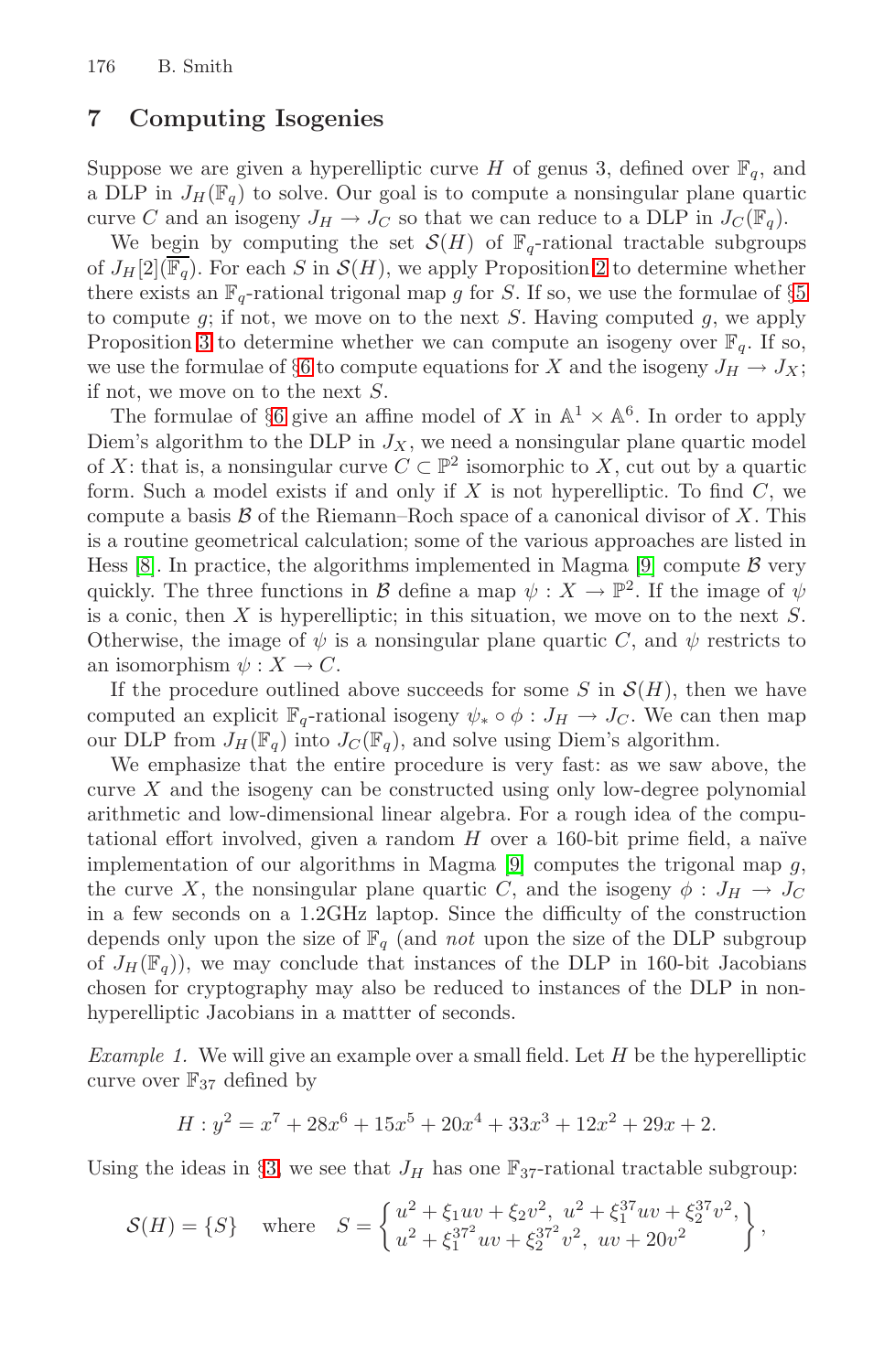where  $\xi_1$  is an element of  $\mathbb{F}_{37^3}$  satisfying  $\xi_1^3 + 29\xi_1^2 + 9\xi_1 + 13 = 0$ , and  $\xi_2 = \xi_1^{50100}$ . Applying the methods of §5, we compute polynomials

$$
N(x) = x3 + 16x + 22
$$
 and  $D(x) = x2 + 32x + 18$ 

such that  $g: x \mapsto N(x)/D(x)$  is an  $\mathbb{F}_{37}$ -rational trigonal map for S. Using the formulae of §6, we compute a curve  $X \subset \mathbb{A}^1 \times \mathbb{A}^6$  of genus 3, defined by

$$
X = V \begin{pmatrix} 19t^5 + 10t^4 + 12t^3 + 18t^2b_{22} + 7t^2 + 36tb_{12} + 15tb_{22} + t + b_{00} + 30b_{12} + 30, \\ 5t^5 + 26t^4 + 15t^3 + 32t^2b_{22} + 23t^2 + 27tb_{12} + 2tb_{22} + 19t + 2b_{01} + 5b_{12} + 15b_{22} + 17, \\ 36t^5 + 29t^4 + 7t^3 + t^2b_{22} + 13t^2 + 2tb_{12} + 32tb_{22} + 21t + 2b_{02} + b_{11} + 21b_{22} + 18, \\ b_{00}b_{11} - b_{01}^2, b_{00}b_{12} - b_{01}b_{02}, b_{00}b_{22} - b_{02}^2, b_{02}b_{11} - b_{01}b_{12}, b_{02}b_{12} - b_{01}b_{22}, b_{12}^2 - b_{11}b_{22} \end{pmatrix}
$$

together with a map on divisors inducing an isogeny from  $J_H$  to  $J_X$  with kernel  $S$ (we will not show the equations, for lack of space). Computing the canonical morphism of  $X$ , we find that  $X$  is non-hyperelliptic, and isomorphic to the nonsingular plane quartic curve

$$
C=V\bigg(\begin{matrix}u^4+26u^3v+2u^3w+17u^2v^2+9u^2vw+20u^2w^2+34uv^3+24uv^2w\\+5uvw^2+36uw^3+19v^4+13v^3w+v^2w^2+23vw^3+5w^4\end{matrix}\bigg)\,.
$$

Composing the isomorphism with the isogeny  $J_H \to J_X$ , we obtain an explicit isogeny  $\phi: J_H \to J_C$ . Using Magma, we can verify that  $J_H$  and  $J_C$  are isogenous by checking that the zeta functions of  $H$  and  $C$  are identical: indeed,

$$
Z(H;T) = Z(C;T) = \frac{37^3T^6 + 4 \cdot 37^2T^5 - 6 \cdot 37T^4 - 240T^3 - 6T^2 + 4T + 1}{37T^2 - 38T + 1}.
$$

If D and D' are the divisor classes on H with Mumford representatives  $(x^2+13x+$ 29, y – 10x – 2) and  $(x^2+19x+18, y-15x-2)$ , respectively, then  $D' = [22359]D$ . Applying  $\phi$ , we find that

$$
\phi(D) = [(7:18:1) + (34:34:1) - (18:22:1) - (15:33:1)] \text{ and}
$$
  
\n
$$
\phi(D') = [(7:23:1) + (6:13:1) - (13:15:1) - (7:18:1)];
$$

direct calculation verifies that  $\phi(D') = [22359] \phi(D)$ , as expected.

#### <span id="page-14-0"></span>**8 Expectation of Existence of Computable Isogenies**

We conclude by estimating the proportion of genus 3 hyperelliptic Jacobians over  $\mathbb{F}_q$  for which the methods of this article produce a rational isogeny — and thus the proportion of hyperelliptic curves for which the DLP may be solved using Diem's algorithm — as q tends to infinity. We will assume that if we are given a selection of  $\mathbb{F}_q$ -rational tractable subgroups, then it is equally probable that any one of them will yield a rational isogeny. This appears consistent with our experimental observations.

**Hypothesis 4.** If  $S_1$  and  $S_2$  are distinct subgroups in  $\mathcal{S}(H)$ , then the probability that we can compute an  $\mathbb{F}_q$ -rational isogeny with kernel  $S_1$  is independent of the probability that we can compute an  $\mathbb{F}_q$ -rational isogeny with kernel  $S_2$ .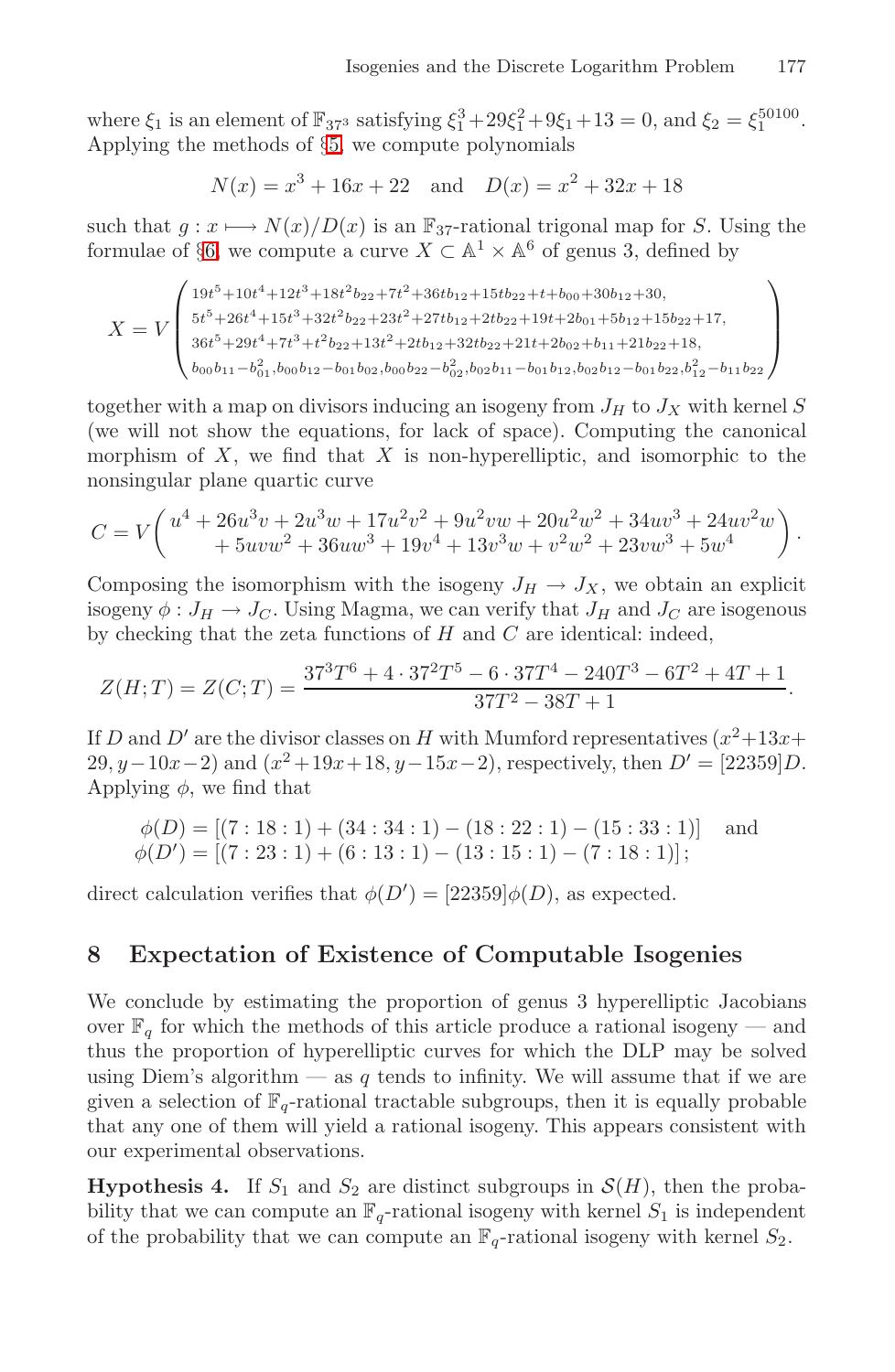<span id="page-15-2"></span><span id="page-15-1"></span>**Theorem 2.** Assume Hypotheses 1, 2, 3, and 4. Let  $\mathcal{T}$  be the set of integer partitions of 8; for each T in T we define  $\nu_T(n)$  to be the multiplicity of n in T, and define  $s(T) = #S(H)$ , where H is any hyperelliptic curve over  $\mathbb{F}_q$  such that the multiset of degrees of the  $\mathbb{F}_q$ -irreducible factors of its hyperelliptic polynomial  $coincides with T. As q tends to infinity, the expectation that the algorithms in this$  $coincides with T. As q tends to infinity, the expectation that the algorithms in this$  $coincides with T. As q tends to infinity, the expectation that the algorithms in this$  $coincides with T. As q tends to infinity, the expectation that the algorithms in this$  $coincides with T. As q tends to infinity, the expectation that the algorithms in this$  $coincides with T. As q tends to infinity, the expectation that the algorithms in this$ article will give a reduction of the DLP in a subgroup of  $J_H(\mathbb{F}_q)$  for a randomly chosen hyperelliptic curve H of genus 3 over  $\mathbb{F}_q$  to a subgroup of  $J_C(\mathbb{F}_q)$  for some nonsingular plane quartic curve C is

<span id="page-15-0"></span>
$$
\sum_{T \in \mathcal{T}} \left( \left( 1 - (1 - 1/4)^{s(T)} \right) / \prod_{n \in \mathcal{T}} \left( \nu_T(n)! \cdot n^{\nu_T(n)} \right) \right) \approx 0.1857. \tag{14}
$$

*Proof.* Hypotheses 1, 2, 3, and 4 together imply that if  $H$  is a randomly chosen hyperelliptic curve of genus 3 over  $\mathbb{F}_q$ , then the probability that we will succeed in computing a rational isogeny from  $J_H$  is

$$
1 - (1 - (1/2 \cdot 1/2))^{H\mathcal{S}(H)}.\t(15)
$$

Lemma 1 implies that  $\mathcal{S}(H)$  depends only on the degrees of the irreducible factors of  $\widetilde{F}$ . For each T in T, let  $N_q(T)$  denote the number of homogeneous squarefree polynomials over  $\mathbb{F}_q$  whose multiset of degrees of irreducible factors coincides with T. By (15), the expectation that we can compute an  $\mathbb{F}_q$ -rational isogeny from the Jacobian of a randomly chosen hyperelliptic curve to the Jacobian of a non-hyperelliptic curve using the methods in this article is

$$
E_q := \frac{\sum_{T \in \mathcal{T}} (1 - (1 - 1/4)^{s(T)}) N_q(T)}{\sum_{T \in \mathcal{T}} N_q(T)}.
$$

Let  $N_q(n)$  denote the number of monic irreducible polynomials of degree n over  $\mathbb{F}_q$ ; clearly  $N_q(T) = (q - 1) \prod_{n \in T} {N_q(n) \choose \nu_T(n)}$ . Computing  $N_q(T)$  is a straightforward combinatorial exercise: we find that  $N_q(n) = q^n/n + O(q^{n-1})$ , so

$$
N_q(T) = \left(\prod_{n \in T} (\nu_T(n)! \cdot n^{\nu_T(n)})^{-1}\right) q^9 + O(q^8),
$$

and  $\sum_{T \in \mathcal{T}} N_q(T) = q^9 + O(q^8)$ . Therefore, as q tends to infinity, we have

$$
\lim_{q \to \infty} E_q = \sum_{T \in \mathcal{T}} \left( (1 - (1 - 1/4)^{s(T)}) / \prod_{n \in T} (\nu_T(n)! \cdot n^{\nu_T(n)}) \right).
$$

The result follows upon explicitly computing this sum using the values for  $s(T)$ derived in Lemma 1.  $\Box$ 

Theorem 2 gives the expectation that we can construct an explicit isogeny for a randomly selected hyperelliptic curve. However, looking at the table in Lemma 1, we see that we can ensure that a particular curve has no rational isogenies if its hyperelliptic polynomial has an irreducible factor of degree 5 or 7 (or a single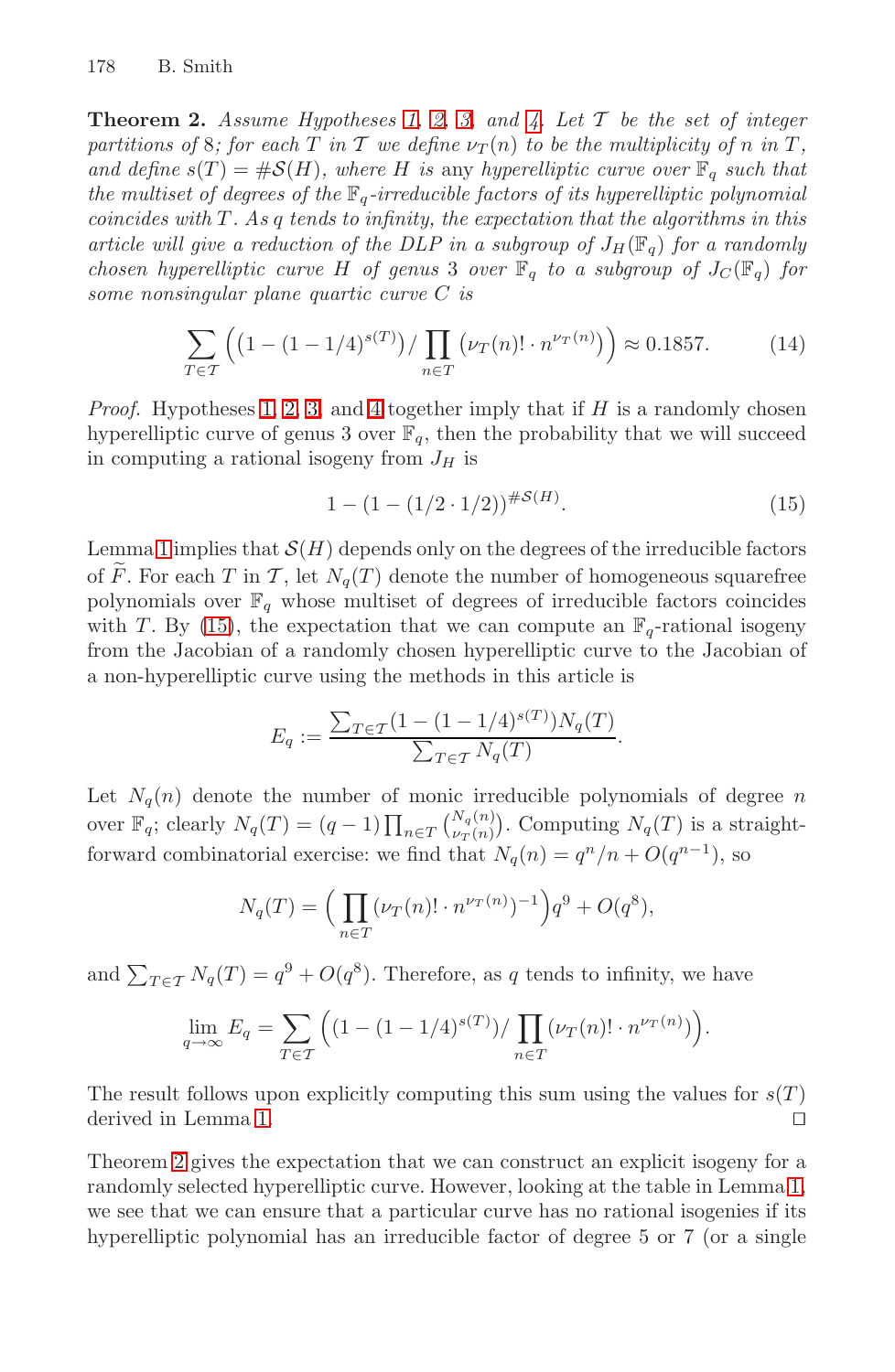irreducible factor of degree 3). It may be difficult to efficiently construct a curve in this form if we are using the CM constructio[n,](#page-6-0) for example, to ensure that the Jacobian has a large prime-order subgroup. In any case, it is interesting to note that the security of genus 3 hyperelliptic Jacobians depends significantly upon the factorization of their hyperelliptic polynomials. This observation has no analogue for elliptic curves or Jacobians of genus 2 curves.

<span id="page-16-0"></span>Remark 5. We noted in  $\S 4$  that the isomorphism class of the curve X in the trigonal co[nstr](#page-15-0)uctio[n is](#page-15-1) independent of the choice of trigonal map. If there is no [rat](#page-15-2)ional trigonal map for a given subgroup  $S$ , then the methods of  $\S5$  construct a pair of Galois-conjugate trigonal maps  $g_1$  and  $g_2$  (corresponding to the roots of (2)) instead. Applying the trigonal construction to  $g_1$  and  $g_2$ , we obtain a pair of curves  $X_1$  and  $X_2$  over  $\mathbb{F}_{q^2}$ , which must be twists. If the isomorphism between these two curves was made explicit, then Galois descent could be used to compute a curve X in their isomorphism class defined over  $\mathbb{F}_q$ , and hence a nonsingular plane quartic C and isogeny  $J_H \to J_C$  over  $\mathbb{F}_q$ . This approach would allow us to replace the  $1/4$  in (15) and (14) with  $1/2$ , raising the expectation of success in Theorem 2 to over 30%.

# **9 Other Isogenies**

In this article, we have used a special kind of  $(2, 2, 2)$ -isogeny for moving instances of the DLP from hyperelliptic to non-hyperelliptic Jacobians. More generally, we can consider using other types of isogenie[s. T](#page-17-10)here are two important issues to consider here: the first is a theoretical restriction on the types of subgroups S of  $J_H$  that can be kernels of isogenies of Jacobians, and the second is a practical restriction on [the](#page-17-11) isogenies that we can currently compute.

Suppose  $J_H$  is a hyperelliptic Jacobian, and S a (finite)  $\mathbb{F}_q$ -rational subgroup of  $J_H$ . The quotient  $J_H \rightarrow J_H/S$  exists as a[n iso](#page-17-12)geny of abelian varieties (see Serre [14, §III.3.12], for example). For the quotient to be an isogeny of Jacobians, there must be an integer  $m$  such that  $S$  is a maximal isotropic subgroup with respect to the m-Weil pairing (see Proposition 16.8 of Milne [10]): this ensures that the canonical polarization on  $J_H$  induces a principal polarization on the quotient. The simplest such subgroups have the form  $(\mathbb{Z}/l\mathbb{Z})^3$  where l is prime. The theorem of Oort and Ueno [11] then guarantees that there will be an isomorphism over  $\overline{\mathbb{F}}_q$  from  $J_H/S$  to the Jacobian  $J_X$  of some (possibly reducible) curve  $X$ . Standard arguments from Galois cohomology (see Serre [13,  $\S$ III.1], for example) show that the isomorphism is defined over either  $\mathbb{F}_q$  or  $\mathbb{F}_{q^2}$ , so  $J_H/S$  is either isomorphic to  $J_X$  over  $\mathbb{F}_q$  or a quadratic twist of  $J_X$ . We can expect X to be isomorphic to a non-hyperelliptic curve C. To compute an  $\mathbb{F}_q$ -rational isogeny from  $J_H$  to a non-hyperelliptic Jacobian, therefore, the minimum requirement is an  $\mathbb{F}_q$ -rational *l*-Weil isotropic subgroup of  $J_H(\overline{\mathbb{F}_q})$  isomorphic to  $(\mathbb{Z}/l\mathbb{Z})^3$  for some prime l.

The second and more serious problem is the lack of general constructions for isogenies in genus 3. Apart from integer and Frobenius endomorphisms, we know of no constructions for explicit isogenies of general Jacobians of genus 3